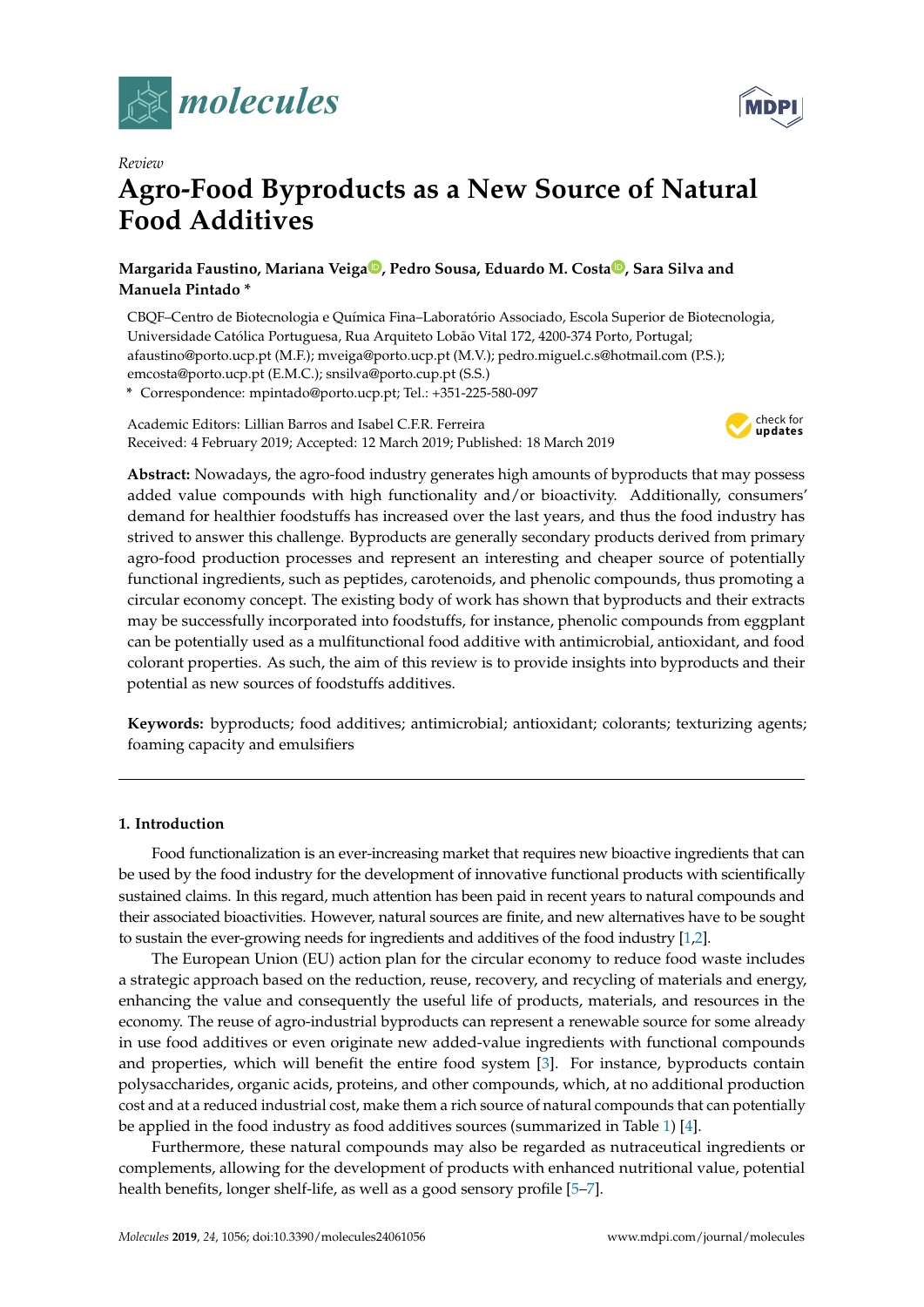| Byproduct                                   | Origin    | Compounds                                            | <b>Bioactivity</b>                                                                                                  | <b>Types of Extract</b>  | Dose of Byproduct<br>Extract               | Reference |
|---------------------------------------------|-----------|------------------------------------------------------|---------------------------------------------------------------------------------------------------------------------|--------------------------|--------------------------------------------|-----------|
| <b>Buffalo</b> horn                         | Animal    | Peptides                                             | Antioxidant                                                                                                         | Aqueous                  |                                            | [8]       |
| <b>Bovine Achilles</b><br>tendon collagen   | Animal    | Peptides                                             | Antihypertensive                                                                                                    | Aqueous                  |                                            | $[9]$     |
| <b>Bovine</b><br>haemoglobin<br>hydrolysate | Animal    | Peptides                                             | Antibacterial<br>Antihypertensive                                                                                   | Ethanolic                | 187.1 and 35.2 µM<br>42.55 to 1095 $\mu$ M | $[10]$    |
| Salmon fish                                 | Animal    | Hydrolysates                                         | Emulsifying capacity<br>Emulsion stability<br>Fat adsorption capacity                                               | Aqueous                  | $0.02 - 5\%$ mg/mL                         | $[11]$    |
| Herring fish                                | Animal    | Protein                                              | Emulsifying capacity<br>Emulsion stability<br>Fat absorption capacity                                               | Aqueous                  | 5–50 mg/mL                                 | $[12]$    |
|                                             |           | Hydrolysates                                         | Emulsifying capacity<br>Emulsion stability<br>Fat adsorption capacity<br>Antioxidant activity                       | Aqueous and<br>ethanolic | $0.01 - 50$ mg/mL                          | $[13]$    |
| Poultry                                     | Animal    | Hydrolysates                                         | Water holding capacity<br>Oil absorption capacity<br>Emulsifying capacity<br>Foaming capacity                       | Aqueous                  | 7.5–100 mg/mL                              | [14]      |
| Rainbow trout<br>viscera                    | Animal    | Hydrolysates                                         | Water holding capacity<br>Oil absorption capacity<br>Emulsifying capacity<br>Emulsion stability<br>Foaming capacity | Aqueous                  | $7.5 - 100$ mg/ml                          | $[14]$    |
| Grape peels                                 | Fruit     | Phenolic<br>compounds<br>Anthocyanins                | Antioxidant                                                                                                         | Ethanolic                | $1.652$ mg/mL                              | $[15]$    |
| Pomegranate seed                            | Fruit     | Phenolic<br>compounds                                | Antioxidant                                                                                                         | Ethanolic                | $25 \,\mathrm{mg/L}$                       | $[16]$    |
| Pineapple peels<br>powder                   | Fruit     | Dietary fibres                                       | Texturizing agent                                                                                                   | Aqueous                  | $1\%$                                      | $[17]$    |
| Banana peels                                | Fruit     | Flavonoids.<br>Tannins<br>B-carotene                 | Antioxidant                                                                                                         | Aqueous                  | 5 mg of banana peel<br>extracts/1 mL       | $[18]$    |
| Grape seed                                  | Fruit     | Phenolic<br>compounds<br>Flavonoids                  | Antioxidant<br>Antimicrobial                                                                                        | Ethanolic                | $100 \text{ mL} / 25 \text{ g}$            | $[19]$    |
| Wine pomace, skin<br>and seed extracts      | Fruit     | <b>Total Phenolic</b><br>Flavonoid<br>Compounds      | Source of phenols                                                                                                   | Ethanolic                | $0.1, 0.2$ and $0.3$<br>wt/vol             | $[20]$    |
| Orange byproducts                           | Fruit     | Dietary fibres                                       | Texturizing agent                                                                                                   | Aqueous                  | $0.2$ to $1$ g/mL                          | $[21]$    |
| Wine pomace<br>extract and flour            | Fruit     | Dietary fibres<br>Phenolic<br>compounds              | Antioxidant<br>Colorant                                                                                             | Ethanolic                | 1% to 3% 1% to 2%                          | $[22]$    |
| Wine pomace flour                           | Fruit     | Polyphenols<br>Prebiotics<br>Phenolic<br>compounds   | Source of phenols,<br>Probiotic protection                                                                          | Aqueous                  | 10, 20 and 50 $g/L$                        | $[23]$    |
| Grape seed                                  | Fruit     | Phenolic acids<br>Flavonoids<br>Aromatic<br>compound | Antioxidant<br>Antimicrobial                                                                                        | Ethanolic                | $10 \text{ mL}/25 \text{ g}$               | $[19]$    |
| Banana<br>inflorescence bracts              | Fruit     | Anthocyanin<br>cyanidin-3-rutinoside                 | Antioxidant<br>Colorant                                                                                             | Ethanolic                | $14 - 32$ mg/ $100$ g                      | $[24]$    |
| Pear stones                                 | Fruit     | Dietary fibres                                       | Texturizing agent                                                                                                   | Aqueous                  | $3 - 5\%$                                  | $[25]$    |
| Male flower (Musa<br>paradisiaca)           | Vegetable | Epigallocatechin<br>and derivatives                  | Antioxidant<br>Antimicrobial                                                                                        | Ethanolic<br>Aqueous     | 12.93–2.34%                                | $[26]$    |
| Soy milk                                    | Vegetable | Protein                                              | Water and fat binding<br>capacity<br>Foaming capacity<br>Emulsifying capacity<br>Emulsion stability                 | Aqueous                  |                                            | $[27]$    |

| <b>Table 1.</b> Potential applications of agro-food byproducts compounds. |  |
|---------------------------------------------------------------------------|--|
|---------------------------------------------------------------------------|--|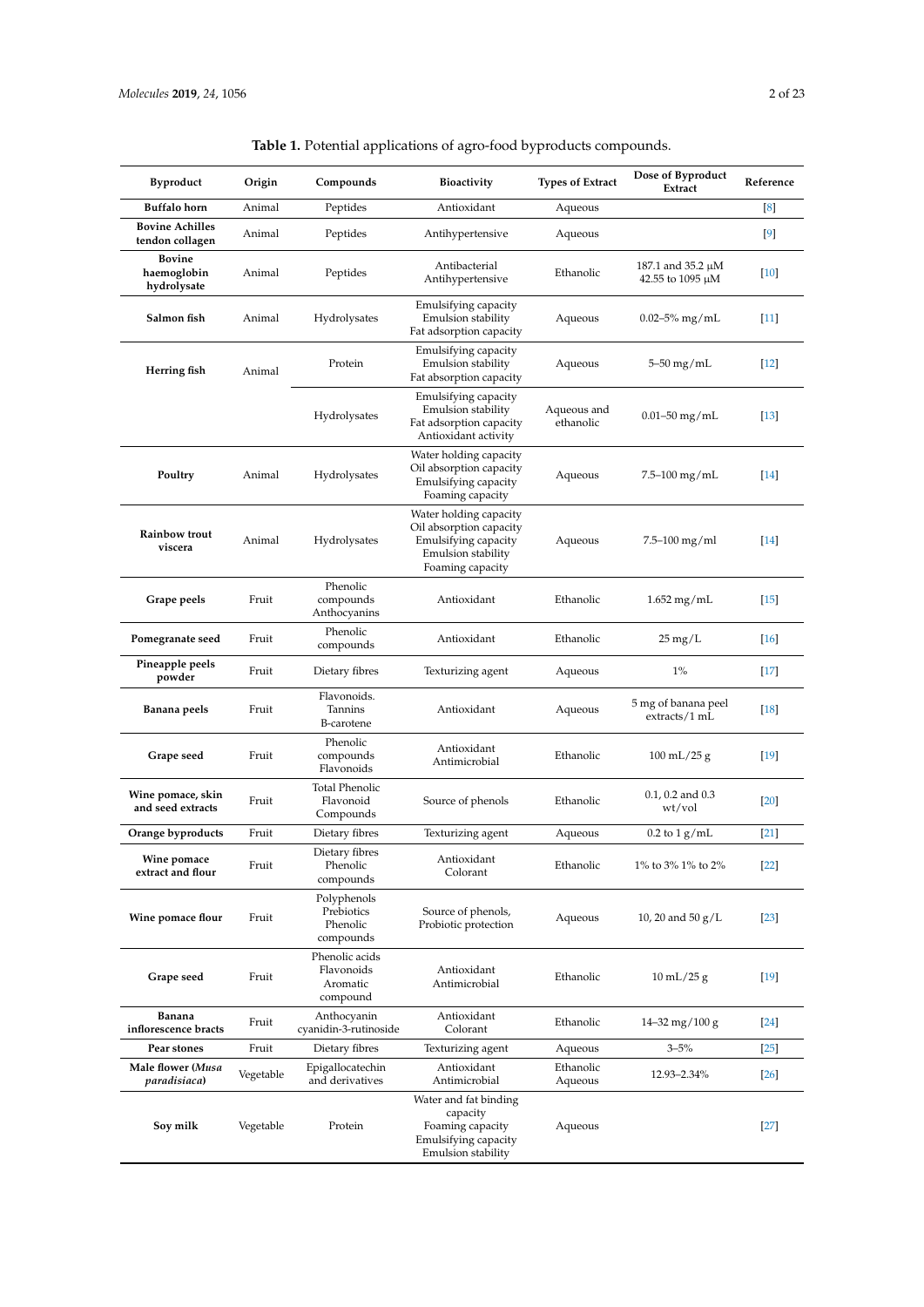<span id="page-2-0"></span>

| <b>Byproduct</b>               | Origin            | Compounds                                                                                          | Bioactivity                                                                                                                                | <b>Types of Extract</b>          | Dose of Byproduct<br>Extract                                           | Reference |
|--------------------------------|-------------------|----------------------------------------------------------------------------------------------------|--------------------------------------------------------------------------------------------------------------------------------------------|----------------------------------|------------------------------------------------------------------------|-----------|
| Tiger nut milk                 | Vegetable         | Dietary fibres                                                                                     | Water and oil holding<br>capacity<br>Water and oil<br>absorption capacity<br>Emulsifying capacity<br>Emulsion stability                    | Aqueous                          | $1.5\%$ mg/mL                                                          | [28]      |
| Tomato byproducts              | Vegetable         | Dietary fibres,<br>Proteins.<br>Carotenoids.<br>Tocopherols,<br>Polyphenols<br>Lycopene            | Anti-inflammatory,<br>Antiallergenic,<br>Antimicrobial.<br>Vasodilatory,<br>Antithrombotic.<br>Cardioprotective<br>Antioxidant<br>Colorant | Ethanolic                        | 55.70 to 28.64<br>mg/100 g                                             | [29, 30]  |
| Overly ripe berries            | Vegetable         | Phenolic<br>compounds<br>Dietary fibres                                                            | Antioxidant<br>Anti-inflammatory<br>Antimicrobial<br>Antidiabetic<br>Neuroprotective                                                       | Ethanolic                        |                                                                        | [31]      |
| Pomegranate peel               | Vegetable         | Phenolic<br>compounds<br>Proanthocyanidins<br>Tannins<br>Flavonoids<br>Oligomeric<br>ellagitannins | Antimicrobial<br>Antioxidant                                                                                                               | Aqueous-methanolic Antimicrobial | 5-g portions in 80%<br>methanol<br>activity tested at<br>$0.1\% (v/v)$ | [32, 33]  |
| Tomato processing<br>byproduct | Vegetable         | Lycopene<br>Phenolic<br>compounds                                                                  | Antioxidant                                                                                                                                | Ethanolic                        | $400$ and $800$ mg/kg                                                  | $[34]$    |
| Rice bran                      | Cereal            | $\gamma$ -oryzanol<br>Anthocyanins<br>Phenolic<br>compounds                                        | Colorant                                                                                                                                   | Ethanolic                        | $0.2 - 0.6\%$                                                          | $[35]$    |
| Whey protein                   | Dairy<br>products | Caseinates                                                                                         | Texturizing agent<br>Source of protein                                                                                                     | Aqueous                          | 2%                                                                     | [36]      |

**Table 1.** *Cont.*

Taking this into account, this review aims to provide a broader look into the potential use of byproducts as new sources of food additives (already in use or potential new ones) to be used by the industry.

## **2. Consumer Perspectives**

In the 1960s, the E number system was introduced to assure consumers that the additives included into their foodstuffs were safe for consumption. However, the use of this code made some consumers reticent in regard to these compounds with false allegations (on their lack of safety) being made in some publications [\[37](#page-14-4)[–39\]](#page-14-5). Moreover, with the increase in life expectancy, concerns grew in regard to overall life quality. This, coupled with the widespread link between diet and health, made consumers particularly aware of the foodstuffs they ingested and increased the demand for healthier solutions. One trend associated with this shift in perception is "clean labels", i.e., products that are perceived as "natural", such as "free-range", "less processed", "organic", or "biological" foods [\[39](#page-14-5)[,40\]](#page-14-6). Overall, this means that not adding additives has become a differentiating factor for food products, and consequently that the industry has become more interested in new solutions that, while exerting the same technological effect as traditional additives, have no negative perception. Agro-food byproducts present an interesting source of bioactive and technologically relevant compounds that, given their low commercial value, pose as a relevant potential source of new natural additives [\[41–](#page-14-7)[44\]](#page-14-8).

# **3. Applicable Legislation**

Food additives have an essential role in the current industry and consumption habits, as they not only make food products more appealing, but they increase their stability and inherent safety. Overall,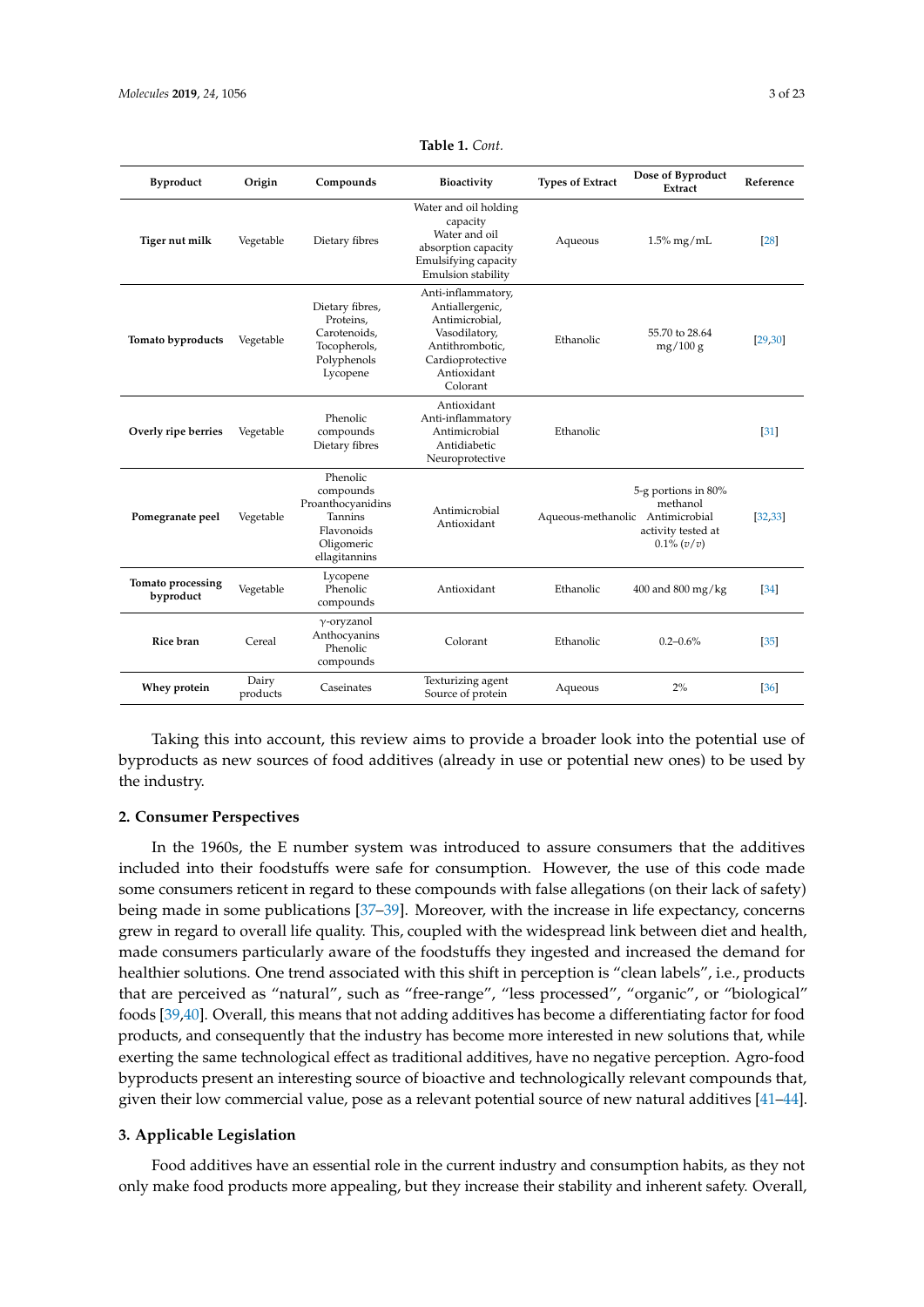food additives may be defined as compounds/extracts that are added to a food product in order to accomplish a specific technological goal but are not ingested as a food product themselves. According to the European Food Safety Agency (EFSA), an additive must not pose a safety concern for the consumers health (when ingested) while fulfilling a specific technological need that cannot be satisfied through other reasonable means. Examples of these needs are the enhancement of the sensory quality, the fulfillment of specific dietary needs, or the ease of production, packaging, transport, and/or storage of food products [\[45\]](#page-14-9). Overall in the EU, the use of additives (non-enzymatic) is regulated by European Commission (EC) No 1333/2008 with the additives, the list of allowed additives, and subsequent limitations always dependent on the appearance of new evidence regarding their safety. In this legislation, the different groups are defined (Table [2\)](#page-3-0) along with rules on how an additive must be referred to in a product (e.g., the information must be present in the label with the compounds referred to either by their name or their E-number and by the function they play in the final product). Moreover, food additives must follow specific purity criteria that are described in three different directives: Directive 2008/60/EC for sweeteners; Directive 2008/128/EC for colors; and Directive 2008/84/EC for other additives [\[46–](#page-14-10)[48\]](#page-14-11). After the inclusion of the list of approved additives and food carriers (and the conditions associated with their use) into Regulation (EC) No 1333/2008, a revision of the purity criteria of food additives was undertaken, resulting in a new regulation, Regulation (EU) No 231/2012, that repealed the previous directives for sweeteners, colors, and other additives [\[45](#page-14-9)[,48–](#page-14-11)[50\]](#page-14-12).

<span id="page-3-0"></span>

| Table 2. Types of food additives and their functions as described by European Food Safety Agency |  |
|--------------------------------------------------------------------------------------------------|--|
| (EFSA) in Regulation (EC) No 1333/2008.                                                          |  |

|                                       | Function                                                                                                                                                                       |
|---------------------------------------|--------------------------------------------------------------------------------------------------------------------------------------------------------------------------------|
| Sweeteners                            | Increase the sweetness (can be added or table-top)                                                                                                                             |
| Colors                                | Add or restore color                                                                                                                                                           |
| Preservatives                         | Prolong shelf-life by inhibiting microbial deterioration or the growth of pathogens                                                                                            |
| Antioxidants                          | Prolong shelf-life by inhibiting oxidative deterioration (e.g., color changes or rancidity)                                                                                    |
| Carriers                              | Physically modify a compound to ease its application/handling, without<br>compromising the activity of the added compounds and having no technological effect<br>by themselves |
| Acids                                 | Increase the acidity and/or impart a sour taste                                                                                                                                |
| Acidity regulators                    | Alter/control the pH of a foodstuff                                                                                                                                            |
| Anti-caking agents                    | Reduce particle agglomeration                                                                                                                                                  |
| Anti-foaming agents                   | Prevent/reduce foam formation                                                                                                                                                  |
| <b>Bulking</b> agents                 | Increase the volume of a foodstuff without significantly increasing its energetic value                                                                                        |
| Emulsifiers                           | Ease the formation/maintenance of an homogenous mixture of two immiscible phases                                                                                               |
| Emulsifying salts                     | Convert cheese proteins into a dispersed form contributing to an homogenous<br>distribution of other components (e.g., fat)                                                    |
| Firming agents                        | Either keep fruit and vegetables firm/crisp or produce/strengthen gels                                                                                                         |
| Flavor enhancers                      | Enhance taste/odor                                                                                                                                                             |
| Foaming agents                        | Ease the dispersion of a gaseous phase in a liquid/solid                                                                                                                       |
| Gelling agents                        | Form a gel and improve texture                                                                                                                                                 |
| Glazing agents (including lubricants) | Give a shiny appearance or provide protective coating                                                                                                                          |
| Humectants                            | Prevent drying or promote the dissolution of powders in an aqueous media                                                                                                       |
| Modified starches                     | Chemically treated edible starches                                                                                                                                             |
| Packaging gases                       | Gases (not air) introduced into containers before placing the foodstuff in them                                                                                                |
| Propellants                           | Gases (not air) that expel a foodstuff from a container                                                                                                                        |
| Raising agents                        | Release gas therefore increasing the volume or a dough or batter                                                                                                               |
| Sequestrants                          | Complex metallic ions                                                                                                                                                          |
| Stabilizers                           | Maintain the physico-chemical state of a foodstuff                                                                                                                             |
| Thickeners                            | Increase the viscosity                                                                                                                                                         |
| Flour treatment agents                | Improve the baking quality of flours/doughs (non-emulsifiers)                                                                                                                  |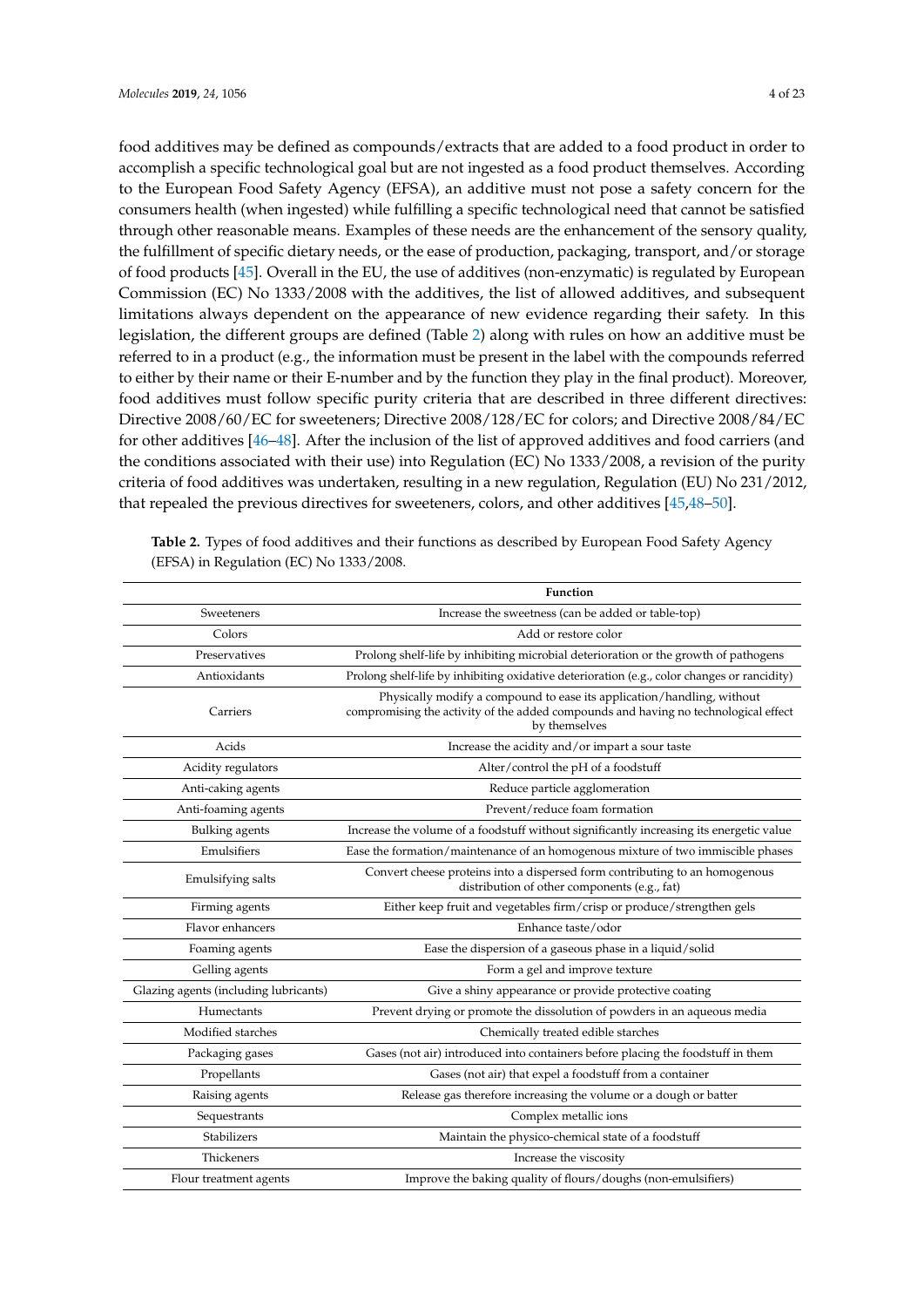Some of the additives currently allowed under the scope of Regulation (EC) No 133/2008 may be found in agro-food byproducts. Namely, anthocyanins (E163) may be found in grape/winemaking byproducts, chlorophylls (E140) may be found in almost all green leaf vegetable byproducts or mango peels along with all green leaf wastes that result from pruning during agricultural production, and lycopene (E160d) can be found in tomato wastes [\[51–](#page-14-13)[57\]](#page-15-0). There is a consensus that as long as the additive compound/molecule is already part of the list of authorized compounds, it can be used [\[58\]](#page-15-1). However, if the production process is varied significantly (by using a significantly different raw matter or using new production procedures), the "new" additive must be evaluated again by EFSA. This means that the focus given to the development of new and more efficient green technologies to attain additives from agro-food byproducts may result in potential new additives that must be subjected to a new evaluation in order to ensure their safety. This path starts with a thorough safety (short and long term) evaluation of any potential metabolic, genotoxic, reproductive, and chronic or carcinogenic side effects [\[59\]](#page-15-2). Following this, it is possible to define a no observable effect level (NOEL) and then an allowable/acceptable daily intake (ADI). Once all the relevant information is gathered, EFSA or other similar organizations (like the Food and Drug Administration—FDA) can be petitioned to validate the introduction of the additive through an amendment of the legislation in order to add the substance to the list of authorized food additives. If this authorization is granted, the additive will be eligible to be used on the market under direct supervision of the agency that granted the permission [\[49,](#page-14-14)[59](#page-15-2)[,60\]](#page-15-3). In the EU, the submission of a potential new additive for validation must start with an application submitted to the EC, who will verify it. If valid, EFSA must then give an opinion within a timeframe of nine months, a period that may be extended if further information is required from whoever submitted the application (for risk management purposes, EC may also require further elucidation). If EFSA gives a positive opinion, EC has nine months to submit a regulatory draft aimed at the inclusion of the substance in the allowed additives list, whose approval is dependent on the votes of member states. If approved, as with all decisions of the EU, it must then pass a three month long period of scrutiny. Overall, this process is very long and, in the new era of circular economy where food byproducts valorization is of the upmost importance, legislation approaches should be reanalyzed to facilitate and speed up the process of new additives approval while still guaranteeing the safety of the final additive [\[49,](#page-14-14)[61\]](#page-15-4).

# **4. Preservatives**

Microbiological processes can adversely affect the quality of food, leading to its spoilage. For this to occur, conditions that favor the growth and development of spoilage microorganisms must be met, such as bioavailable nutrients, favorable water activity, adequate pH value, presence/absence of oxygen, and redox potential [\[62\]](#page-15-5). The term "food spoilage" is only applied if the changes in the foodstuffs due to the microorganisms' potentially harmful metabolic products become recognizable, thus making the product unsafe for consumption and augmenting the risk of foodborne illness [\[62–](#page-15-5)[65\]](#page-15-6). However, not all microbiological change in food is considered harmful (for example, fermentation of grape juice in order to produce wine) [\[66\]](#page-15-7).

Taking this into account, preservatives are widely used in the food industry in order to prevent microbial contaminations, demonstrating a significant impact upon a product's shelf-life as well as food safety [\[58,](#page-15-1)[66](#page-15-7)[–68\]](#page-15-8). There are different antimicrobial compounds that can potentially be used as preservatives ranging from enzymes, bacteriocins, fungicides, and salts to essential oils and other components, some of which may be found agro-food byproducts [\[7,](#page-12-5)[69](#page-15-9)[–76\]](#page-15-10). The use of natural compounds to replace traditional additives is an emerging trend that has been driven by the consumer's preferences for "clean labels", with the scientific community striving to provide natural alternatives, some of which may be attained from agro-food byproducts (e.g., phenolic compounds) [\[7,](#page-12-5)[44,](#page-14-8)[77\]](#page-15-11). Nitrates (E240-E259) and nitrites (E249-E250) are the most commonly used preservatives in foodstuffs. Both have been associated with the formation of nitrosamine (a carcinogenic compound responsible for the development of gastric and other types of cancer). Therefore, actions have been taken to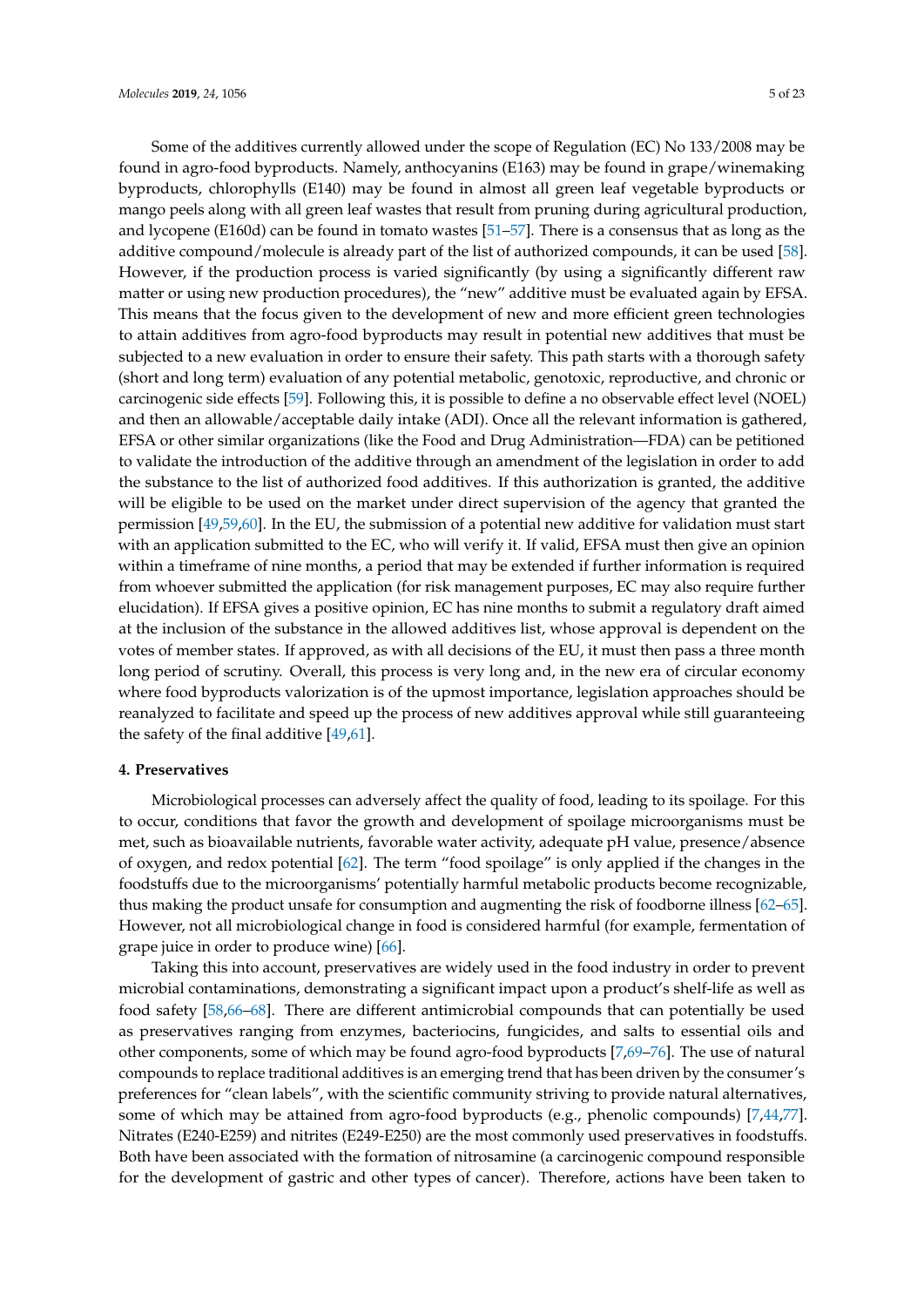reduce their intake [the current daily intake for nitrates is 3.7 milligrams per kilogram of body weight (mg/kg bw/day), while for nitrites it was re-established to 0.07 mg/kg bw/day] [\[78–](#page-15-12)[80\]](#page-16-0). However, EFSA determined that there was insufficient evidence to ban the use of nitrates and nitrites as food additives due to health concerns, particularly with them being the only additives capable of exerting antimicrobial activity against *Clostridium botulinum* and preventing botulinic toxin production/accumulation [\[81\]](#page-16-1).

Agro-food byproducts, particularly fruit peels and seeds, have been regarded as a potential source of preservatives with several reports reporting on the potential antimicrobial activity of different fruit and vegetable byproduct extracts, which could potentially be translated into an industrial application if the appropriate regulatory body gives a positive opinion [\[7,](#page-12-5)[41,](#page-14-7)[67](#page-15-13)[,82\]](#page-16-2). For instance, Gul and Bakht [\[83\]](#page-16-3) reported how an ethanolic turmeric extract possessed antibacterial activity against *Escherichia coli* and *Staphylococcus aureus,* an effect that has been attributed to its phenolic content [\[84–](#page-16-4)[86\]](#page-16-5). Additionally, turmeric oil, a byproduct from curcumin manufacture, has also been described as possessing antibacterial and antifungal activity [\[86–](#page-16-5)[88\]](#page-16-6). Berries are fruits with high phenolic content, particularly anthocyanins. While by themselves they possess an interesting commercial value, if the fruits fall from the bushes (overly ripe berries), they will not be commercialized [\[89–](#page-16-7)[91\]](#page-16-8). However, they remain a phenolic rich fruit that can be used as a source of potential antimicrobial additives. For instance, blueberry and cranberry anthocyanin-rich extracts have been reported as possessing vast antimicrobial activity and could potentially be exploited as new natural food additives [\[92–](#page-16-9)[97\]](#page-16-10). Olive leaves are also a good source of phenolic compounds and have been reported as possessing some antimicrobial activity against *Bacillus cereus*, *E. coli*, *S. aureus,* and some fungi such as *Candida albicans* and *Cryptococcus neoformans* [\[98](#page-16-11)[–101\]](#page-17-0). Wang, et al. [\[102\]](#page-17-1) reported how the addition of green tea polyphenols (mainly constituted by catechins) and tocopherol to dry-cured bacon resulted in significantly lower *Enterobacteriaceae* content. Green tea and black tea wastes have been studied for their potential nutritive, antimicrobial, and antioxidant values due to their high tannin and catechin content [\[103](#page-17-2)[,104\]](#page-17-3).

Wine pomace, a well-known byproduct, also showcases some potential as a new source of antimicrobial food additives, as its activity has also been associated with its high phenolic content and anthocyanins in particular [\[22,](#page-13-10)[105\]](#page-17-4). Pomegranate peel extracts, reported to be natural inhibitors of food-borne pathogens such as *Listeria monocytogenes*, *E. coli,* and *Yersinia enterocolitica*, have been added to poultry products with the results showing good antimicrobial activity against *S. aureus* and *B. cereus* and permitting the increase of shelf-life by two weeks [\[32,](#page-13-20)[33,](#page-14-0)[106](#page-17-5)[–109\]](#page-17-6). Avocado, a tropical fruit, has also been described as possessing a relevant antimicrobial activity, with several reports focusing on the biological activity of its peel and seed [\[110](#page-17-7)[,111\]](#page-17-8). For instance, Calderón-Oliver et al. [\[112\]](#page-17-9) reported how a nisin (an antimicrobial peptide) avocado peel mixture resulted in an enhancement of nisin's antimicrobial activity against food-borne pathogens such as *Listeria* sp. Overall, the reported results favor the use of natural byproduct extracts as potential new preservatives at an industrial level, helping to reduce costs and environmental impact, although the leap to an industrial setting is limited by a lack of regulatory framework for their use.

Currently, the only animal derived antimicrobial additive used in the EU and United States (US) is lysozyme (E1105). Lysozyme originates from eggs, and while it is mainly used in cheese conservation, studies concerning eggs, milk, and beef have been carried out. However, it does not exert any action against yeasts or fungi [\[113](#page-17-10)[–115\]](#page-17-11).

# **5. Antioxidant Additives**

Oxidation is a not a process exclusive to the human body. It occurs in every living organism and biological system, such as food products. Food oxidation may result in altered flavor, color, nutritional value, and texture, as well as create toxic compounds [\[82](#page-16-2)[,116](#page-17-12)[,117\]](#page-17-13). As such, antioxidant compounds are one of the most important conservation technologies used by the food industry with their main function being the prevention of oxidative induced degradation of foods, therefore allowing for extended shelf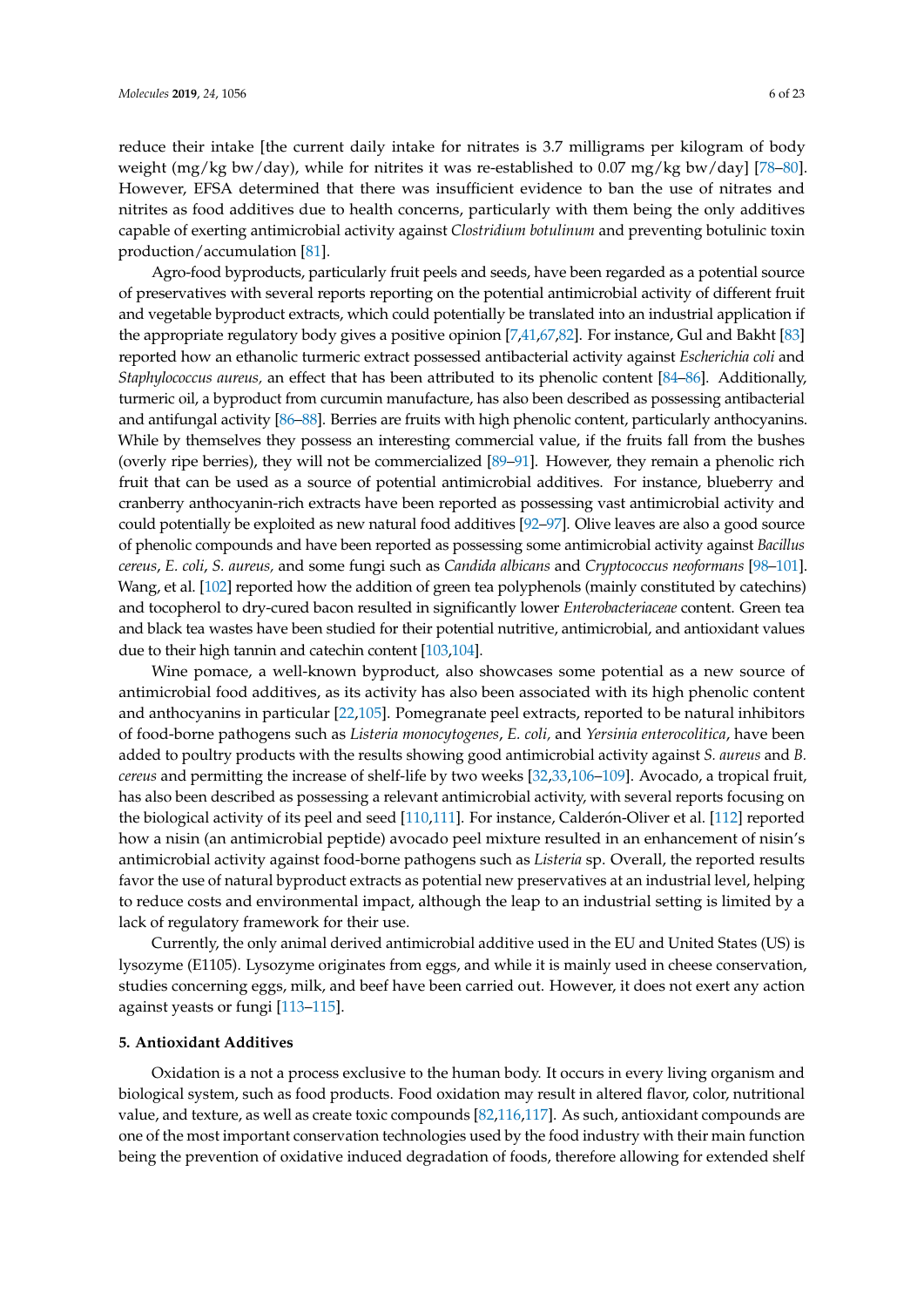times [\[82,](#page-16-2)[117,](#page-17-13)[118\]](#page-17-14). These additives help stabilize lipids (avoiding lipidic peroxidation) as well as other compounds and can neutralize free radicals, avoiding a cascade of oxidative reactions. [\[117](#page-17-13)[,119\]](#page-17-15).

As previously mentioned, due to a shift in consumer preferences, in recent years there has been an increase in the demand for more natural (i.e., with less additives) food products [\[120\]](#page-17-16). As such, there have been studies comparing synthetic and natural antioxidants with results showing that natural phenolic antioxidants are capable of inhibiting oxidation and toxin formation, meaning that they present an interesting natural alternative to the traditionally used antioxidant additives [\[117](#page-17-13)[,121\]](#page-17-17). Butylated hydroxy anisole (BHA), butylated hydroxytoluene, ethoxyquin, tert-butylhydroquinone, and propyl gallate are the most common synthetic antioxidants used in foods. Reports on their potential health impact are divided [\[121–](#page-17-17)[124\]](#page-18-0).

Since plants are one of the main sources of antioxidants compounds, agricultural byproducts are among the most relevant potential sources of natural antioxidants that could be exploited for product quality preservation. Phenolic compounds, besides being associated with antimicrobial activity, are known for their high antioxidant capacity. They are ubiquitous to plants and therefore present one interesting class of antioxidant compounds to be exploited, although other compounds with a strong antioxidant capacity can also be found, such as some vitamins (vitamin C, E, and A), bioactive peptides, polysaccharides, some minerals, and enzymes. Any byproduct with a high content of any of these compounds may be regarded as a possible source of new antioxidant food additives, e.g., overly ripe berries, or citric and exotic fruits, peels, and seeds [\[77](#page-15-11)[,116,](#page-17-12)[121,](#page-17-17)[125\]](#page-18-1). Meat byproducts (including blood, bones, meat trimmings, and viscera) can result in protein hydrolysates with a relevant bioactivity, namely antioxidant bioactive peptides [\[126,](#page-18-2)[127\]](#page-18-3). Onion byproducts (namely onion peels and stems) have been regarded as potential food additives due to their antioxidant and anti-browning properties [\[128\]](#page-18-4). Larrosa et al. [\[129\]](#page-18-5) reported that adding an artichoke byproduct extract (namely artichoke blanching waters) to a tomato juice resulted in higher antioxidant activity (measured by the DPPH<sup>•</sup> and ABTS<sup>•+</sup> methods) and consequently a longer shelf life for this product. Similarly, eggplant aqueous acetone extracts have also been studied, with reports describing a high antioxidant potential of its peels (evaluated by FRAP and TEAC) likely due to its rich anthocyanin content [\[130\]](#page-18-6). Mango byproducts are an example of a vastly studied tropical fruit with a high antioxidant capacity and a wide range of potential applications [\[54,](#page-14-15)[131\]](#page-18-7). An example is the inclusion of mango peel powder in macaroni and bakery products (such as biscuits) to provide some added functional value as well as function as a natural antioxidant (as the supplemented products exhibit a higher capacity to quench DPPH• ) [\[54](#page-14-15)[,132,](#page-18-8)[133\]](#page-18-9).

The potential for the use of natural alternatives to antioxidant additives has been supported by the work of Caleja, Barros, Antonio, Oliveira, and Ferreira [\[121\]](#page-17-17), who reported no significant differences between the use of natural extracts (chamomile and fennel) and a synthetic (BHA) antioxidant additive in biscuits, with no significant changes in color or nutritional value observed after 60 days of storage. Similarly, there have been reports on the successful addition of natural antioxidant extracts to bakery, dairy, and meat products, which also confer some added functionality to the foodstuffs [\[79,](#page-15-14)[121,](#page-17-17)[134–](#page-18-10)[137\]](#page-18-11). Overall, byproducts of industrial fruit processing consist mainly of seeds, peels, and unused flesh. Some of these residues have been reported as possessing a higher concentration of bioactive compounds than the used fruit flesh [\[108](#page-17-18)[,111](#page-17-8)[,132](#page-18-8)[,138–](#page-18-12)[140\]](#page-18-13). Furthermore, the antioxidant compounds of natural origin, when attained using adequate solvents, are considered as generally recognized as safe (GRAS). Moreover, some of the antioxidant compounds naturally found in these byproducts are already approved for use as antioxidant additives and possess an E number, namely ascorbic acid (E300), tocopherol (E306), and β-carotene (E160a) [\[68,](#page-15-8)[102,](#page-17-1)[113\]](#page-17-10).

#### **6. Food Colorants**

Although the flavor and nutritional value tend to be the most studied and appreciated components of a food product, its appearance is also an important sensory aspect [\[141,](#page-18-14)[142\]](#page-18-15). Colorants are food additives used to impart color to foodstuffs to make them look more appetizing and/or help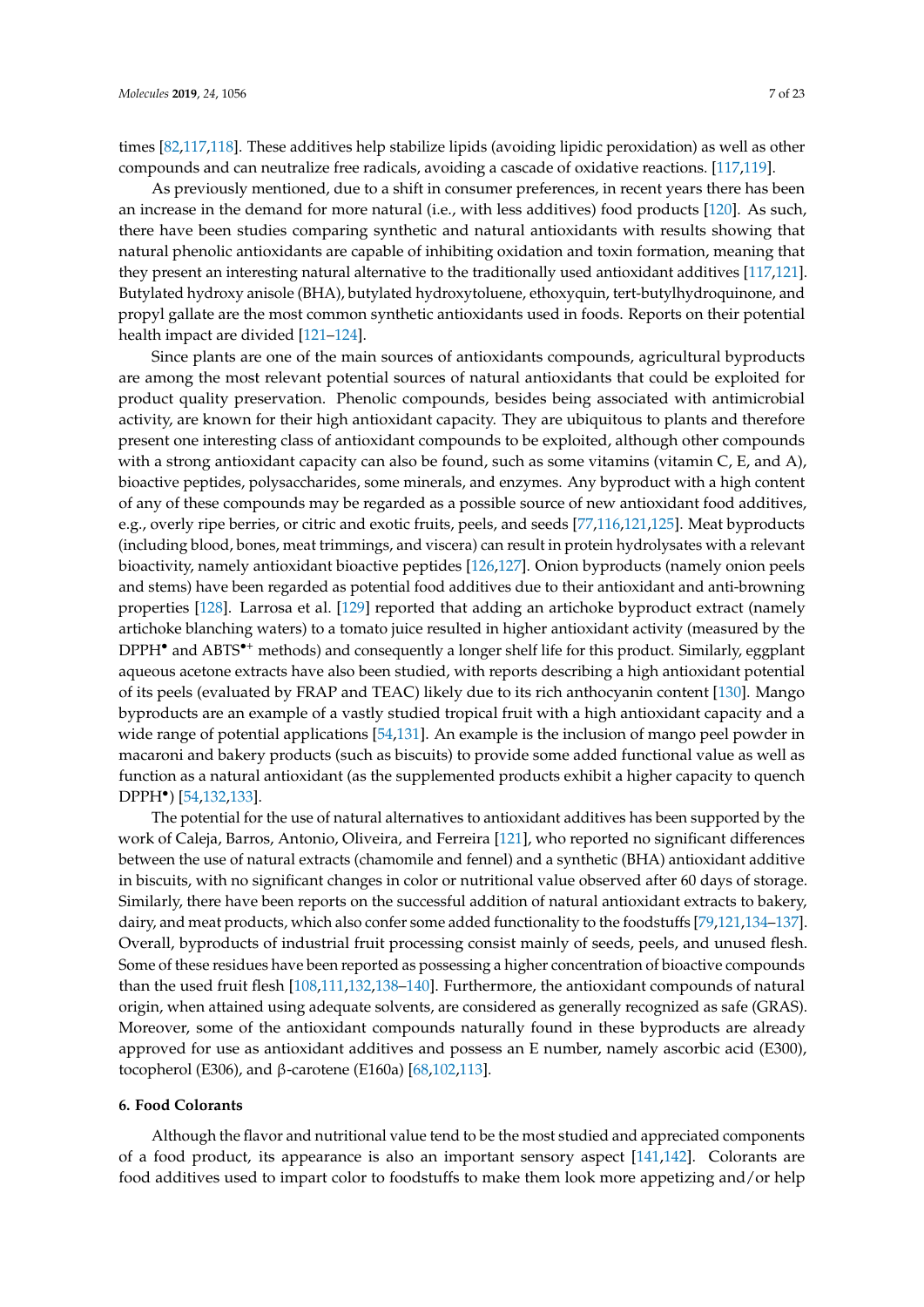compensate color loss due to exposure to natural elements (light, air, temperature, etc.) [\[143,](#page-19-0)[144\]](#page-19-1). Color plays an important role in the consumer's emotional reaction and acceptance of food. Color is appreciated both for its aesthetic and quality indicator role, as an adequate color is frequently used for quality assessment due to its association with flavor, nutritional value, and food safety [\[145\]](#page-19-2). Color provides visual suggestions to flavor identification and taste thresholds, influencing food preference, food acceptability, and ultimately, food choice [\[146\]](#page-19-3). Current market trends include the substitution of synthetic colorants for natural compounds found in certain foodstuffs (such as fruits) or in food byproducts, a trend that is reinforced by studies regarding possible detrimental effects of synthetic colorant usage in foods [\[142](#page-18-15)[,144\]](#page-19-1). Most commercial colorants are produced synthetically, including erythrosine (red), cantaxanthin (orange), amaranth (azoic red), tartrazine (azoic yellow), and annatto bixine (yellow orange) [\[67\]](#page-15-13). Nonetheless, a few colorants like carotenoids (β-carotene, astaxanthin, canthaxanthin, and zeaxanthin) are obtained from natural sources, such as tomato, paprika, and algae [\[147\]](#page-19-4). However, synthetic colorants are still used due to their stability and low cost [\[44\]](#page-14-8). As agro-food byproducts are usually discarded, their use as a new source of these coloring agents could be a means to shift to more natural colors while still maintaining a low production cost (Table [3\)](#page-7-0).

| Food<br>Industry | <b>Byproducts</b>                                                                                                                 | <b>Function</b>                                      | Color                        | Chromophore                 | Reference                     |
|------------------|-----------------------------------------------------------------------------------------------------------------------------------|------------------------------------------------------|------------------------------|-----------------------------|-------------------------------|
| Winery           | Wine pomace extract<br>and flour                                                                                                  | Antioxidant and<br>colorant agent                    | Red to purple<br>to blue     | Anthocyanins                | $[22]$                        |
| Cereal           | Rice bran                                                                                                                         | Colorant agent                                       | Yellow to light<br>brown     | Carotenoids                 | [35]                          |
|                  | Colorant agent,<br>Lycopene from tomato<br>antioxidant, and<br>byproducts<br>antimicrobial                                        |                                                      | Red                          | Carotenoids                 | $[148]$                       |
| Vegetable        | Carotenoids from<br>tomato peels                                                                                                  | Antioxidant and<br>colorant agent                    | Red                          | Carotenoids                 | [149]                         |
|                  | Phenolic compounds<br>from eggplant                                                                                               | Colorant agent,<br>antioxidant, and<br>antimicrobial | Purple-blue                  | Anthocyanins                | $[130]$                       |
|                  | Phenolic compounds<br>from potato peels                                                                                           | Colorant agent,<br>antioxidant, and<br>antimicrobial | White                        | Anthoxanthins               | $[150]$                       |
|                  | Leafy green vegetables                                                                                                            | Colorant agent and<br>antioxidant                    | Green                        | Chlorophyll                 | $[151]$                       |
| Fruit            | Anthocyanins from<br>berries' peels<br>Phenolic compounds<br>from tropical and citrus<br>fruits peels, seeds, and<br>unused flesh | Colorant agent,<br>antioxidant, and<br>antimicrobial | Purple-blue<br>Yellow-orange | Anthocyanins<br>Carotenoids | [33, 131,<br>133,152-<br>1541 |

<span id="page-7-0"></span>**Table 3.** Food byproducts sources of potential colorant food additives. Adapted from Iriondo-DeHond, Miguel, and del Castillo [\[142\]](#page-18-15).

As previously mentioned, consumers have been demanding the replacement of synthetic colorants by natural alternatives. Authors like Siegrist and Sütterlin [\[155\]](#page-19-11) reported that symbolic information such as the E-numbers on the foodstuff's label influences a consumer's perception of different foodstuff and its origin, with consumers being hesitant to accept the addition of synthetic food additives. Additionally, there have been several reports pertaining to synthetic colorants side effects, including hypersensitive and allergic reactions as well as potential toxicity and carcinogenicity claims [\[144](#page-19-1)[,156](#page-19-12)[,157\]](#page-19-13). Natural additives have been associated with health promoting benefits, as they are a part of the bioactive compounds present in fruit and vegetable byproducts. However, the use of these natural pigments can be limited by their lower stability and weaker color strength (when compared to their synthetic counterpart). Additionally, natural additives may confer an undesirable flavor or odor to the food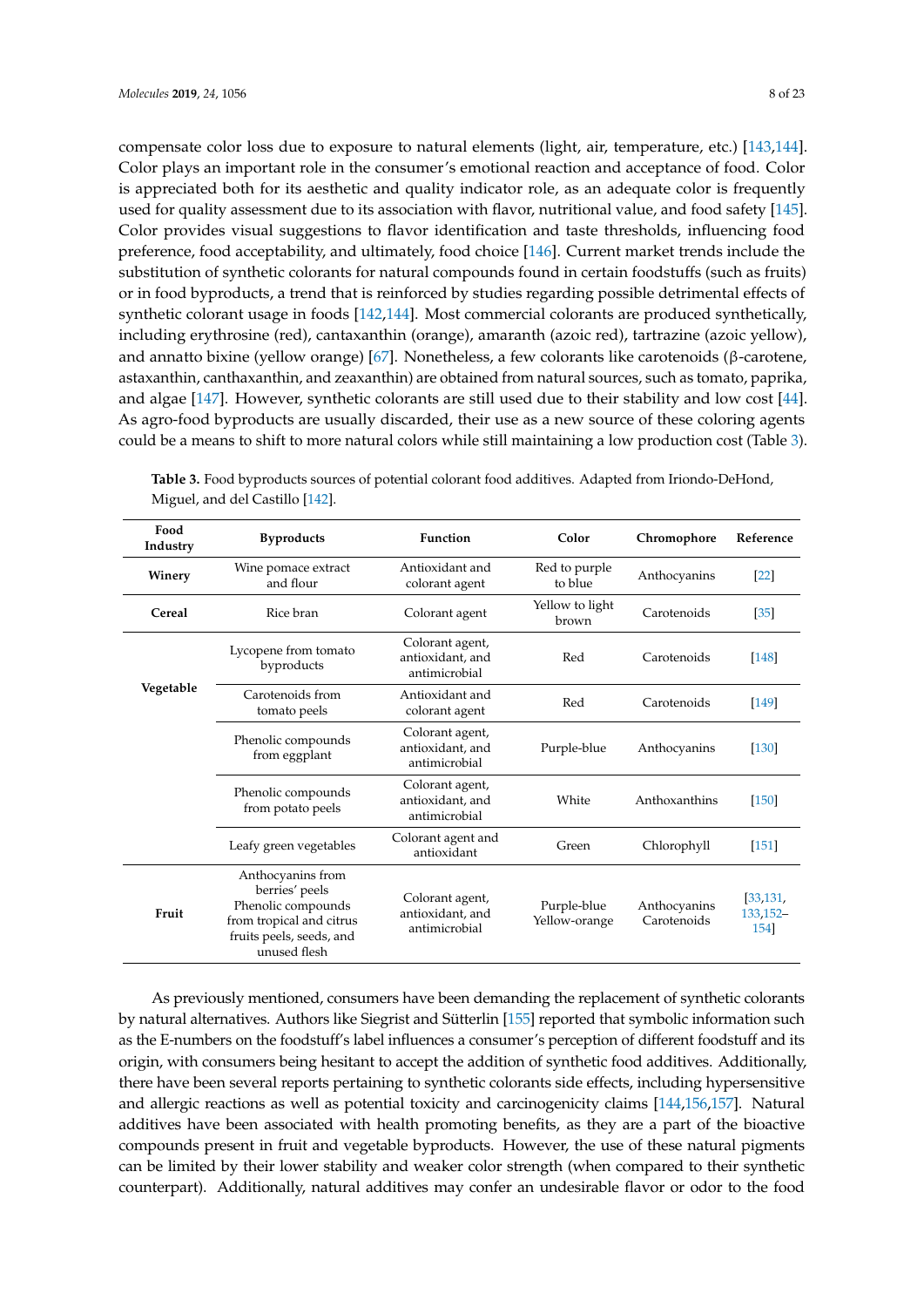products, which will negatively impact the consumer's acceptance [\[142,](#page-18-15)[145,](#page-19-2)[158\]](#page-19-14). Nonetheless, fruit and vegetable byproducts have become an important potential source of natural pigments, as they are colored by green chlorophylls, yellow-orange-red carotenoids, red-blue-purple anthocyanins, and red betanins [\[158\]](#page-19-14). Overall, the main groups of coloring substances found in nature are carotenoids, anthocyanins, porphyrins, and chlorophylls [\[145,](#page-19-2)[158–](#page-19-14)[160\]](#page-19-15).

Anthocyanins are a good example of natural color additives. These compounds are a group of natural pigments responsible for the blue, red, purple, violet, and magenta coloration of several species in the plant kingdom. They can also be found in extracts of their byproducts. Some examples are winery byproducts, radishes, red potatoes, red cabbage, black carrots, purple sweet potatoes, coffee husks, and berries, among others [\[106](#page-17-5)[,161\]](#page-19-16).

Carotenoids stand as the major group of compounds used as color additives. These natural pigments are responsible for many of the colors seen in edible fruits, vegetables, mushrooms, flowers, and even lobster and trout hues from the animal kingdom [\[158\]](#page-19-14). Much like anthocyanins, carotenoids are produced synthetically (β-carotene, astaxanthin, canthaxanthin, and zeaxanthin), although some are obtained from natural sources, namely annatto, marigold, tomato, algae, and microbial fermentation [\[157\]](#page-19-13). In addition, these compounds function as sources of provitamin A and are capable of absorbing solar light, oxygen transporters, powerful quenchers of singlet oxygen, as well as other functions not yet studied [\[160\]](#page-19-15).

The natural pigments were defined in the Regulation (EC) No 1333/2008 of the European Parliament and of the Council of 16 December 2008 and are listed in the Annexes of said regulation [\[161\]](#page-19-16). This document includes detailed information on the application of individual pigments in defined food products, their doses, and limitations of use. Presently, 16 natural pigments are permitted: betalains–betanin, quinones–cochineal, flavonoids–anthocyanins, isoprenoids–carotene, annatto (bixin, norbixin), paprika extract, lutein, canthaxanthin, porphyrins–chlorophylls and chlorophyllins, and copper complexes of these compounds, among others, like caramels, curcumin, or plant coal. According to the Regulation (EC) No 1129/2011 [\[162\]](#page-19-17) of the European Parliament, in the EU, there are 40 color additives legislated for food use.

New technologies such as pulsed-light, high pressure, pulsed-electric, magnetic fields high pressure processing, ionizing radiation, and ultraviolet radiation are being studied and could allow for the use of byproducts as natural source pigments, which could then be exploited as potential new food colorants in the food industry with the advantage of imparting potential health benefits to the consumer as well as contributing to an economical valorization of residues and avoiding waste [\[163\]](#page-19-18). For instance, there have been studies regarding the addition of banana peels to biscuits, which resulted in a product with low calories and high dietary fiber content without any significant differences in color, aroma, and taste observed. The banana peel was incorporated at a 10% and 20% concentration into the biscuits [\[164](#page-19-19)[–166\]](#page-19-20). The peel is the main byproduct of the banana, rich in phytochemical compounds with high antioxidant capacity, such as phenolic compounds, anthocyanins (delphinidin and cyanidin), carotenoids (β-carotenoids, α-carotenoid, and xanthophylls), catecholamines, sterols, and triterpenes, which, as previously mentioned, could provide different functions as potential food additives besides coloring, namely as antioxidant and antimicrobial components [\[18](#page-13-6)[,167\]](#page-19-21). Mango is another example of a fruit with biologically interesting compounds (including phenolic compounds, carotenoids, and dietary fiber) that could be used in the food industry. Most mango byproducts result from the epicarp and endocarp, but it is the mango seed kernel residue with the highest amount of carotenoids in its composition, which is likely due to the amount of fruit pulp left around the kernel by the chopping machine. The carotenoid content was found to be four to eight times higher in ripe mango peels compared to raw fruit peels [\[133](#page-18-9)[,165\]](#page-19-22). The high levels of bioactive compounds in the mango peel makes this byproduct a potentially valuable raw material for the formulation of additives and supplements for the food industry [\[168\]](#page-19-23). Likewise, tomato peel is the main byproduct resulting from the tomato processing industry [\[169\]](#page-20-0). The carotenoid pigment lycopene present is the compound responsible for its red color. Tomato lycopene extract and tomato lycopene concentrate from tomato peels have been approved for use as colorants exempt from certification [\[170\]](#page-20-1). Oleoresins,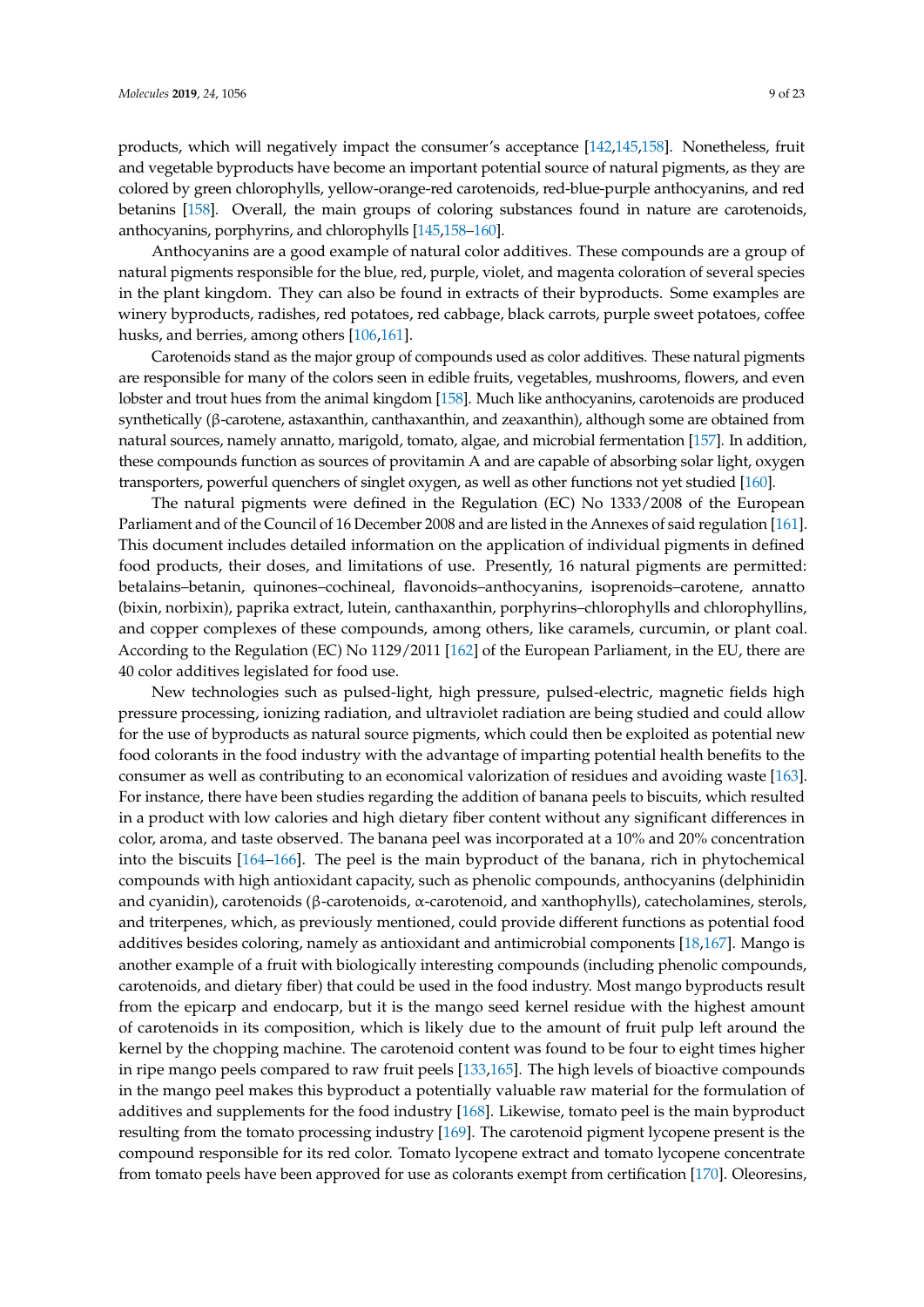powders, and water-dispersible preparations that can impart colors from yellow to orange to red are commercially available. An example of the utilization of lycopene from tomato byproducts includes dairy foods, where this compound is applied in the coloring of butter and ice-cream, maintaining a stable reddish color for up to four months [\[146](#page-19-3)[,148](#page-19-5)[,149\]](#page-19-6).

Even though the use of the aforementioned compounds as food colorants could present an ecological solution to current production issues in addition to possessing an added advantage of potential health benefits, their use has been limited. Regulated colorants from natural sources include anthocyanins (E163), betanin (E162), and carotenoids (E160), including β-carotene (E160a), lycopene (E160d) (its obtention from tomato processing byproducts has been optimized), lutein (E161b), canthaxanthin (E161g), chlorophyll and chlorophyllin (E140 and E141), and curcumin (E100) [according to Regulation (EC) No 1129/2011] [\[163\]](#page-19-18). However, the list of anthocyanin colorants in the Codex Alimentarius includes only grape skin extract (E163), and in the FDA, "grape color extract" and "grape skin extract" (enocyanin) [\[146,](#page-19-3)[148](#page-19-5)[,149\]](#page-19-6).

Regardless, to include a new pigment as a food colorant additive according to Regulation (EC) No 1333/2008 of the European Parliament and of the Council of 16 December 2008 [\[162\]](#page-19-17), these new pigments need to be capable of restoring the original appearance of food whose color has been affected by processing, storage, packaging, and distribution, leading to impaired visual acceptability. Thus, colorants need to make food more visually appealing as well as give color to food that is otherwise colorless.

# **7. Texturizing Agents**

Texturizing agents, such as emulsifiers, stabilizers, thickeners, and bulking agents, are used in the food industry to modify the overall texture and mouth feel of foodstuffs [\[171\]](#page-20-2). Thickeners, when added to the food mixture, increase the viscosity without modifying other food properties, while bulking agents increase the bulk of a food without affecting its nutritional value. Emulsifiers, on the other hand, allow water and oil to remain mixed together in an emulsion. These agents are used to add or modify the texture of food products by modifying the creaminess, thickness, viscosity, or by stabilizing foodstuffs structure [\[67\]](#page-15-13). These agents are used in frozen desserts, dairy products, cakes, puddings, gelatin mixes, dressings, jams, jellies, and sauces [\[172\]](#page-20-3). An example of the use of these food additives is their incorporation into hydrocolloids like fermented milks, dairy desserts, cream, and ice-cream to stabilize and thicken them. Another example of texture additives are phosphates and coagulation agents that are used in the curdling of milk in cheese production [\[173\]](#page-20-4). Most of the hydrocolloids used in the dairy industry result from the isolation of seaweeds and plant cells and are obtained and/or extracted from byproducts such as plant food wastes. The natural agar obtained from algae is the most researched texture agent used as a food additive in bakery products, confectionery, ice cream, peanut butter, and beverages [\[171\]](#page-20-2). Table [4](#page-9-0) discloses some examples of byproducts used as source of texture additives.

| <b>Food Industry</b> | <b>Byproducts</b>                                                                                                                                                         | <b>Function</b>   | Reference                                                                                                                   |
|----------------------|---------------------------------------------------------------------------------------------------------------------------------------------------------------------------|-------------------|-----------------------------------------------------------------------------------------------------------------------------|
| Fruit                | Olive pomace<br>Passion fruit peels<br>Grape pomace<br>Pineapple peel powder<br>Pineapple fruit peels<br>Orange byproducts<br>Citrus peels<br>Apple pomace<br>Pear stones | Texturizing agent | [142, 174, 175]<br>[142,174,175]<br>[142,174,175]<br>$[17]$<br>$[176]$<br>[21, 177]<br>[142]<br>[142]<br>$\lceil 25 \rceil$ |
| Dairy                | Whey protein<br>Whey protein and<br>Buttermilk                                                                                                                            |                   | [36,178]<br>[179]                                                                                                           |
| Vegetable            | Onion hulls<br>Spinach                                                                                                                                                    |                   | [142]<br>[25]                                                                                                               |

<span id="page-9-0"></span>**Table 4.** Food byproducts sources of potential texturizing agents' additives. Adapted from Iriondo-DeHond, Miguel and del Castillo [\[142\]](#page-18-15).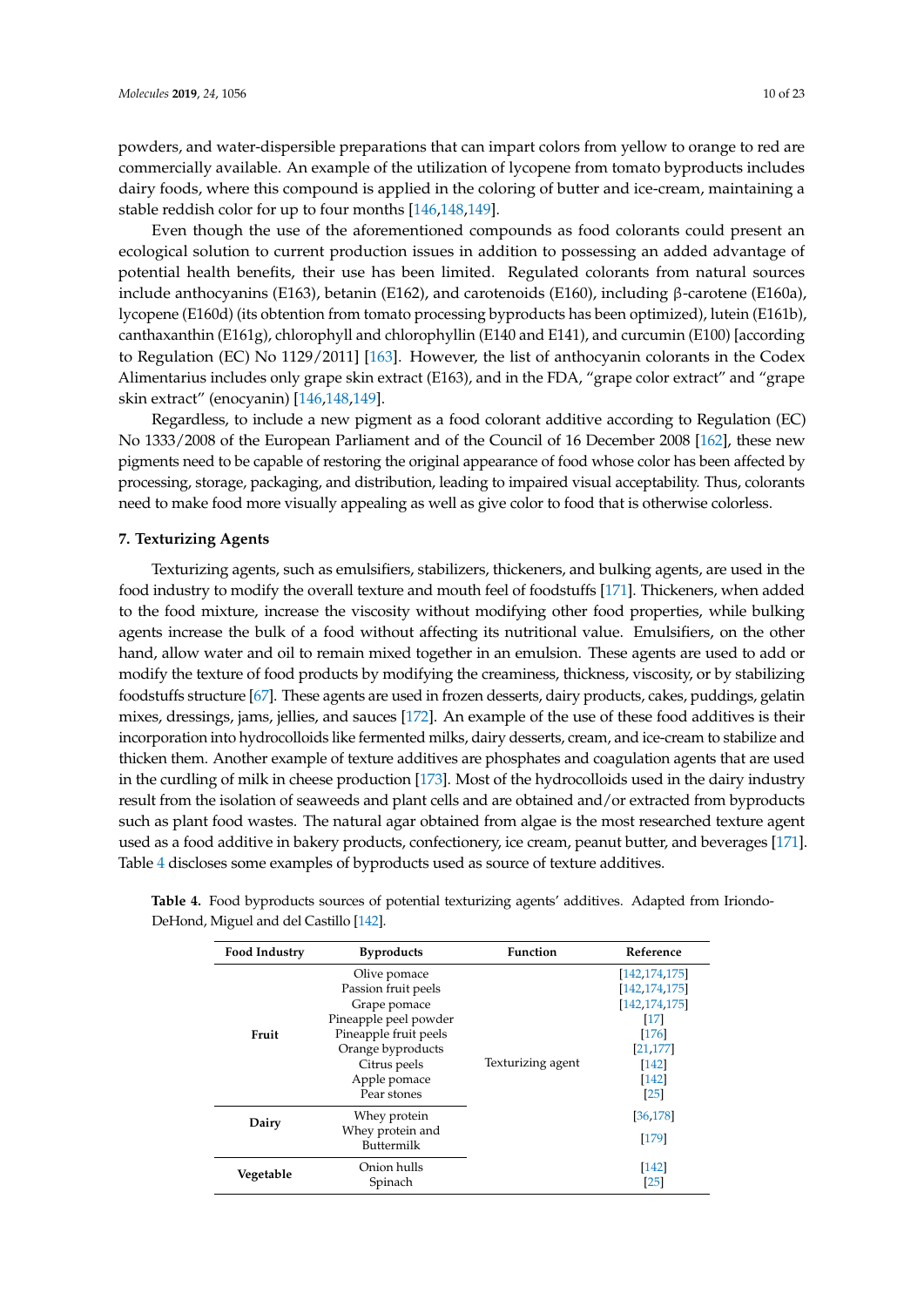Citrus fruits and their byproducts (such as peels and seed powders) have been studied as possible sources of texturizing agents due to their natural high pectin content and dietary fiber [\[142](#page-18-15)[,176](#page-20-7)[,180\]](#page-20-11). Currently, there are some examples of citrus byproducts being used in the industry. Oranges are being used as a texturizing agents in yogurts and/or ice creams [\[21,](#page-13-9)[179,](#page-20-10)[181\]](#page-20-12), and lemon byproducts are being used as thickening, texturizing, gelling, and stabilizing agents [\[182\]](#page-20-13). Furthermore, citrus byproducts have the added advantage of being rich in bioactive compounds, which possess nutritional and functional benefits including reducing the risk of certain pathologies such as obesity, cardiovascular disease, and colon cancer, as well as preventing neurodegenerative diseases and osteoporosis [\[139](#page-18-16)[,182–](#page-20-13)[185\]](#page-20-14). Additionally, their high dietary fiber content is an added bonus, as it can be used as fat replacers and thus functions as a food additive to impart texture to the final product [\[186](#page-20-15)[–188\]](#page-20-16). In fact, Crizel et al. [\[189\]](#page-20-17) showed that incorporation of fiber from orange byproducts into yogurts allowed for the manufacture of low-fat yogurts, and Dervisoglu and Yazici [\[190\]](#page-20-18) reported that while citrus fiber as a single stabilizer did not improve the viscosity, overrun, and sensory properties of ice cream, it improved the melting resistance of these foodstuffs. Similarly, the industrial processing of tomato leads to high amounts of unused matter (mostly peels and seeds), which are byproducts rich in lycopene and dietary fiber. These byproducts have been incorporated in tomato sauce as a food texturizer, with sensorial tasting panels deeming it as acceptable [\[149](#page-19-6)[,191\]](#page-21-0). Another example is the ß-glucans resulting from cereals such as oat and barley, which have also been used as fat replacers in a variety of foodstuff ranging from baked goods and pasta to beverages and soups with promising results [\[192–](#page-21-1)[194\]](#page-21-2). Additionally, the presence of β-glucans in foods has also been shown to lead to an increase in fiber intake, which in turn prevents constipation, reduces intestinal transit time, reduces the risk of colorectal cancer, and promotes the growth of beneficial intestinal bacteria [\[195\]](#page-21-3).

Other potential sources of dietary fiber and pectin are cocoa (Theobroma cacao L.) pod husk (an abundant industrial waste with potential application in the food industry), and oat bran. Studies have shown that cocoa byproducts can be used as a texturizing agents after drying and grinding, while juice resulting from the pods can be used to prepare hydrocolloids [\[196\]](#page-21-4). On the other hand, oat bran extract has also been studied as a natural emulsifier, with results showing stability through a different range of pH values, heat treatments, and storage life up to 40 days [\[197\]](#page-21-5).

On a different note, fat plays an important role in the structural integrity and mouth feeling of foodstuffs (ice-cream and yogurt in particular) due to its interaction with casein micelles [\[198\]](#page-21-6). Many different types of fat replacers have been explored in bovine and goat milk yogurts, including the addition of inulin, β-glucan, high milk protein powder, and whey protein concentrates [\[199–](#page-21-7)[204\]](#page-21-8). Whey proteins, obtained as a byproduct of the dairy industry, have many functional properties including gelation, thickening, and water-holding capacity [\[205\]](#page-21-9). In the study by Wang et al. [\[206\]](#page-21-10), whey protein isolate was used to produce a goat's milk yogurt of acceptable quality. Milk fortification with whey protein improved the textural and microstructural characteristics and some sensory characteristics of yogurts. In addition, whey protein concentrates caused some interactions between globular proteins and caseins, which led to an improved texture of goat's milk yogurt and higher water retention capacity [\[36](#page-14-3)[,206–](#page-21-10)[208\]](#page-21-11). Whey proteins are also present in high amounts in a byproduct of butter-making—buttermilk. This product is now considered valuable because of its high content in fragments of milk fat globule membrane in addition to phospholipids [\[209](#page-21-12)[,210\]](#page-21-13). Studies indicated that the moisture content of cheese supplemented with buttermilk remained high due largely to phospholipids improving its texture [\[211,](#page-21-14)[212\]](#page-21-15).

# **8. Foaming Capacity**

Foam is a colloidal dispersion in which a gaseous phase is dispersed in a liquid or solid phase. Food foams are dependent on the surface activity and film-forming properties of specific protein compounds [\[213](#page-21-16)[,214\]](#page-22-0). Proteins have to be either very hydrophobic or hydrophilic to possess good foaming properties, and therefore their chemical or enzymatic modification can make them more active on the surface. As such, most foaming agents commonly used in the food industry are mainly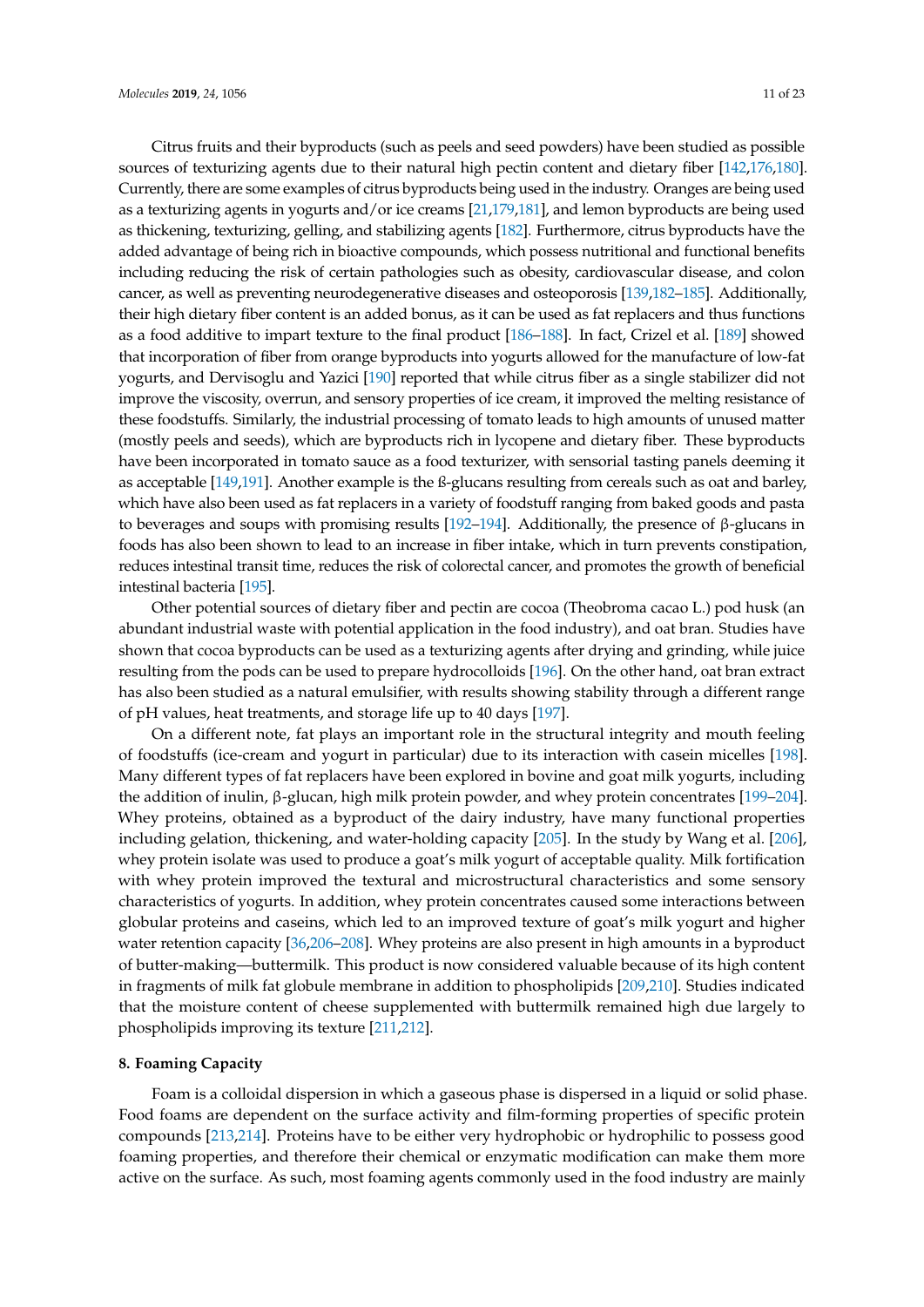natural modified food proteins such as soy, casein, egg white, whey, serum proteins isolated from lactoglobulins, and lysozyme [\[214](#page-22-0)[–216\]](#page-22-1). Globulins are excellent foaming agents, but their foaming is significantly affected by interactions of the proteins with ovomucine, lysozyme, and, to a lesser extent, ovomucoid, ovotransferrin, and ovalbumin [\[217\]](#page-22-2). A novel source of possible foaming agents is the fishery industry, as fish processing leads to high amounts of byproducts rich in collagen and gelatin. This gelatin foaming capacity has been studied, with reports showing that gelatin from shark cartilage possessed foaming properties similar to those of porcine skin [\[218\]](#page-22-3). According to Muzaifa et al. [\[219\]](#page-22-4), fish byproducts (dark muscle, cut offs, viscera, skin, scales, small bones, and fins) could potentially be used to obtain protein hydrolysates through an enzymatic hydrolysis using Alcalase® 2.4 L and Flavourzyme® 500 L, leading to compounds with foaming capacity. Protein hydrolysates obtained from poultry byproducts (head and leg) and rainbow trout (*Onchorhynchus mykiss*) viscera after an enzymatic hydrolysis using Alcalase<sup>®</sup> 2.4 L also demonstrated foaming capacity [\[14\]](#page-13-2). On another work, Kotlar et al. [\[220\]](#page-22-5) reported on the use of brewer's spent grain (BSG) hydrolysates (attained using a *B. cereus* extracellular peptidase) to improve the foaming expansion in brewery products. Okara, a byproduct obtained from the soy milk production, was also analyzed for its functional properties, with the authors observing that the isolated proteins from this byproduct could potentially be used as a foaming agent [\[27\]](#page-13-15). When it comes to slaughter byproducts, there are several residues, including skin, bones, hooves, muscles, and blood. Blood represents up to 4% of the animal live weight. However, the direct use of blood in foods is not useful due to the dark color given to the food. In practice, blood is separated by centrifugation into cellular and plasma fractions. Plasma proteins have relevant and interesting properties for food processing [\[221\]](#page-22-6), e.g., they contribute to cross-link proteins and gelling [\[222\]](#page-22-7), proteins enrichment [\[223\]](#page-22-8), as well as emulsifying and foaming agents [\[224\]](#page-22-9).

# **9. Emulsifiers**

Emulsifiers, molecules such as polysaccharides (e.g., gum arabic) or phospholipids (e.g., lecithins) with a surface activity capable of mixing and stabilizing two immiscible phases like water and oil, are largely used in food technology [\[225,](#page-22-10)[226\]](#page-22-11).

Emulsifier additives can be obtained from a variety of food products (e.g., milk protein isolates) [\[227\]](#page-22-12) and byproducts (e.g., okara) [\[27\]](#page-13-15). Gbogouri, Linder, Fanni, and Parmentier [\[11\]](#page-12-9) suggested that salmon (Salmo salar) head hydrolysates treated with the commercial enzyme Alcalase<sup>®</sup> 2.4 L could potentially be a new source of compounds with great emulsifying capacity and stability. Using the same enzyme mix, Sathivel et al. [\[13\]](#page-13-1) analyzed the potential of herring (Clupea harengus) byproducts hydrolysates. Although the emulsifying capacity was lower than that of egg albumin and soy protein, the hydrolysates still demonstrated some emulsifying capacity and stability, an effect that was also observed for the protein extracts before hydrolysis [\[12\]](#page-13-0). A potential emulsifier additive could be obtained from okara, a byproduct obtained from soymilk production. Even though okara protein isolates had poor solubility, they exhibited other functional properties (emulsification, foaming, and binding properties) that were comparable to those of a commercial soy isolate, further demonstrating the potential use of these isolates as a food ingredient [\[27\]](#page-13-15). The Horchata production, a vegetable milk obtained from tiger nuts (Cyperus esculentus), also originates a solid waste byproduct rich in dietary fiber that could potentially be used as a new ingredient for its emulsifying capacity and high emulsifying stability [\[28\]](#page-13-16). Emulsifiers can also be found in meat industry byproducts. For example, bovine blood derivate products (plasma and globulin) may be used as a potential new emulsifier agents additive in meat products and others [\[28](#page-13-16)[,228](#page-22-13)[,229\]](#page-22-14). As such, compounds obtained directly or indirectly from byproducts could potentially be used as new emulsifying agents in the food industry.

# **10. Conclusions**

Given the consumer's demand for "clean label" products and the environmental constraints that reinforce the need to change the traditional industrial raw matters with renewable sources, agro-food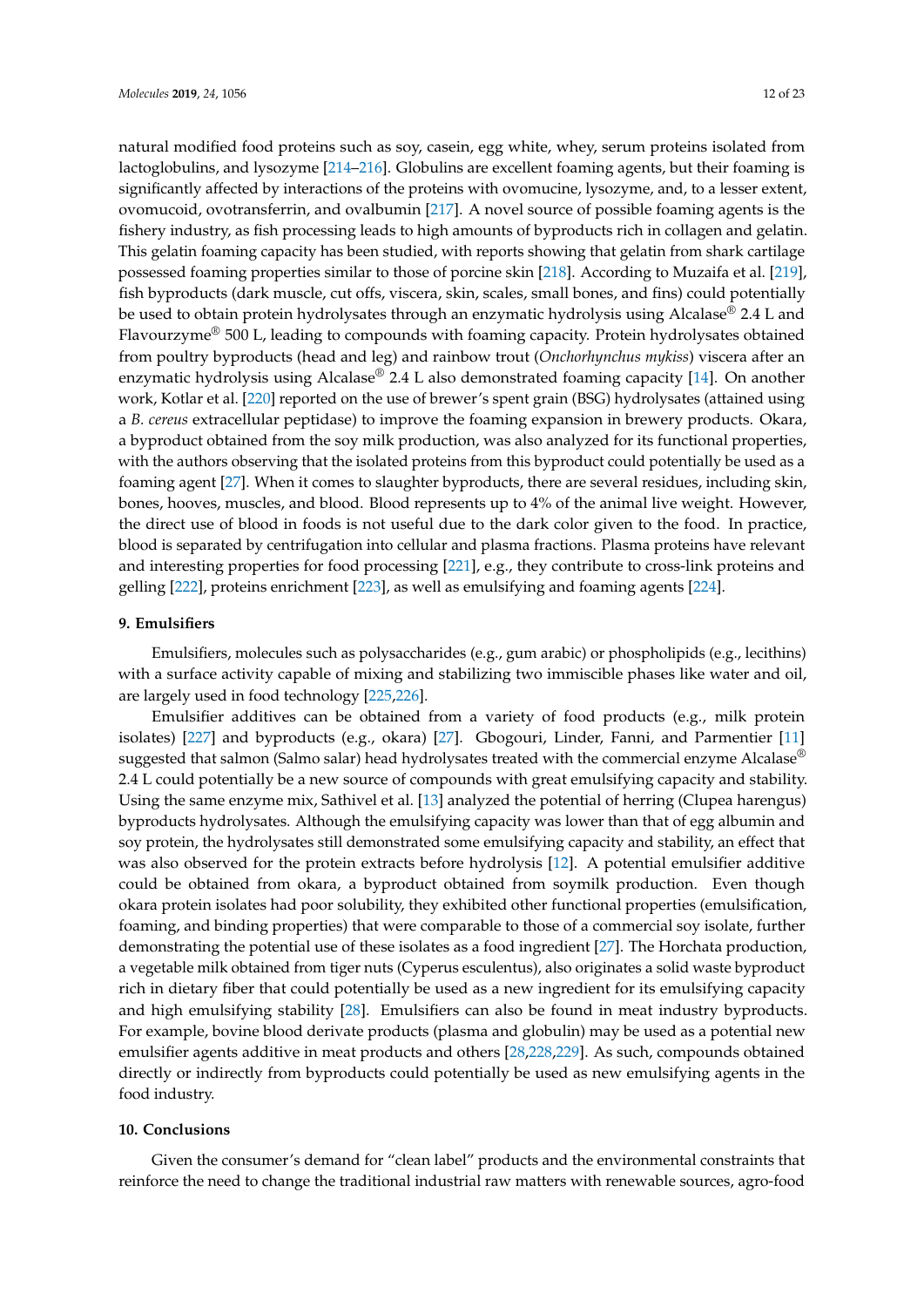byproducts have appeared as one of the most relevant potential solutions. In fact, some of the additives used nowadays (like anthocyanins and carotenes) can be found in these materials, which makes their extracts interesting from a consumer's perspective (some would prefer a tomato extract instead of traditional lycopene), particularly when considering the possibilities opened up by green, safe, new extraction methodologies like high pressure extraction, ohmic extraction, pulsed electric field, or supercritical extraction. However, their direct inclusion into commercial products may depend on the limitations posed by the legislation itself because, even if the additive itself is already approved for use, should its production process or raw material differ significantly from the one currently used, its future as an additive will be dependent on a new safety evaluation.

Overall, it is possible to see the potential of byproducts derived food additives and potential new additives for application in the food industry. They are an integrated solution with low cost and reduced environmental impact capable of providing alternatives for an industry that relies heavily upon the chemical synthesis compounds. Thus, the use of byproducts as a source of food additives stands out as an economically and environmentally conscious choice and will promote the new era of circular economy.

**Author Contributions:** M.V., M.F. and P.S. carried out the research and wrote the document, E.M.C. and S.S. were responsible for defining the paper's scope, structure and contributed to its writing and, along with M.P., were responsible for the overall definition and reviewing of the document. All authors reviewed and agreed on the final version.

**Funding:** This work was supported by National Funds from FCT (grant number UID/Multi/50016/2013, POCI-01-0145-FEDER-016403) from FEDER (grant number PDR2020-101-030775) and from QREN-ANI (grant number 17819).

**Conflicts of Interest:** The authors declare no conflict of interest.

# **References**

- <span id="page-12-0"></span>1. Herrero, M.; Sánchez-Camargo, A.d.P.; Cifuentes, A.; Ibáñez, E. Plants, seaweeds, microalgae and food by-products as natural sources of functional ingredients obtained using pressurized liquid extraction and supercritical fluid extraction. *TrAC Trends Anal. Chem.* **2015**, *71*, 26–38. [\[CrossRef\]](http://dx.doi.org/10.1016/j.trac.2015.01.018)
- <span id="page-12-1"></span>2. Fleuri, L.F. Orange and mango by-products: Agro-industrial waste as source of bioactive compounds and botanical versus commercial description—A review AU-Okino Delgado, Clarissa Hamaio. *Food Rev. Int.* **2016**, *32*, 1–14. [\[CrossRef\]](http://dx.doi.org/10.1080/87559129.2015.1041183)
- <span id="page-12-2"></span>3. European Commission. *Closing the Loop—An EU Action Plan for the Circular Economy*; European Commission: Brussels, Belgium, 2015.
- <span id="page-12-3"></span>4. Szabo, K.; Cătoi, A.-F.; Vodnar, D.C. Bioactive Compounds Extracted from Tomato Processing by-Products as a Source of Valuable Nutrients. *Plant Foods Hum. Nutr.* **2018**, *73*, 268–277. [\[CrossRef\]](http://dx.doi.org/10.1007/s11130-018-0691-0) [\[PubMed\]](http://www.ncbi.nlm.nih.gov/pubmed/30264237)
- <span id="page-12-4"></span>5. Abuajah, C.I.; Ogbonna, A.C.; Osuji, C.M. Functional components and medicinal properties of food: A review. *J. Food Sci. Technol.* **2015**, *52*, 2522–2529. [\[CrossRef\]](http://dx.doi.org/10.1007/s13197-014-1396-5) [\[PubMed\]](http://www.ncbi.nlm.nih.gov/pubmed/25892752)
- 6. Mohamed, S. Functional foods against metabolic syndrome (obesity, diabetes, hypertension and dyslipidemia) and cardiovasular disease. *Trends Food Sci. Technol.* **2014**, *35*, 114–128. [\[CrossRef\]](http://dx.doi.org/10.1016/j.tifs.2013.11.001)
- <span id="page-12-5"></span>7. Carocho, M.; Morales, P.; Ferreira, I.C. Natural food additives: Quo vadis? *Trends Food Sci. Technol.* **2015**, *45*, 284–295. [\[CrossRef\]](http://dx.doi.org/10.1016/j.tifs.2015.06.007)
- <span id="page-12-6"></span>8. Liu, R.; Wang, M.; Duan, J.-A. Antipyretic and antioxidant activities of the aqueous extract of Cornu bubali (water buffalo horn). *Am. J. Chin. Med.* **2010**, *38*, 293–306. [\[CrossRef\]](http://dx.doi.org/10.1142/S0192415X10007853)
- <span id="page-12-7"></span>9. Banerjee, P.; Shanthi, C. Isolation of novel bioactive regions from bovine Achilles tendon collagen having angiotensin I-converting enzyme-inhibitory properties. *Process Biochem.* **2012**, *47*, 2335–2346. [\[CrossRef\]](http://dx.doi.org/10.1016/j.procbio.2012.09.012)
- <span id="page-12-8"></span>10. Adje, E.Y.; Balti, R.; Kouach, M.; Dhulster, P.; Guillochon, D.; Nedjar-Arroume, N. Obtaining antimicrobial peptides by controlled peptic hydrolysis of bovine hemoglobin. *Int. J. Biol. Macromol.* **2011**, *49*, 143–153. [\[CrossRef\]](http://dx.doi.org/10.1016/j.ijbiomac.2011.04.004)
- <span id="page-12-9"></span>11. Gbogouri, G.; Linder, M.; Fanni, J.; Parmentier, M. Influence of hydrolysis degree on the functional properties of salmon byproducts hydrolysates. *J. Food Sci.* **2004**, *69*, C615–C622. [\[CrossRef\]](http://dx.doi.org/10.1111/j.1365-2621.2004.tb09909.x)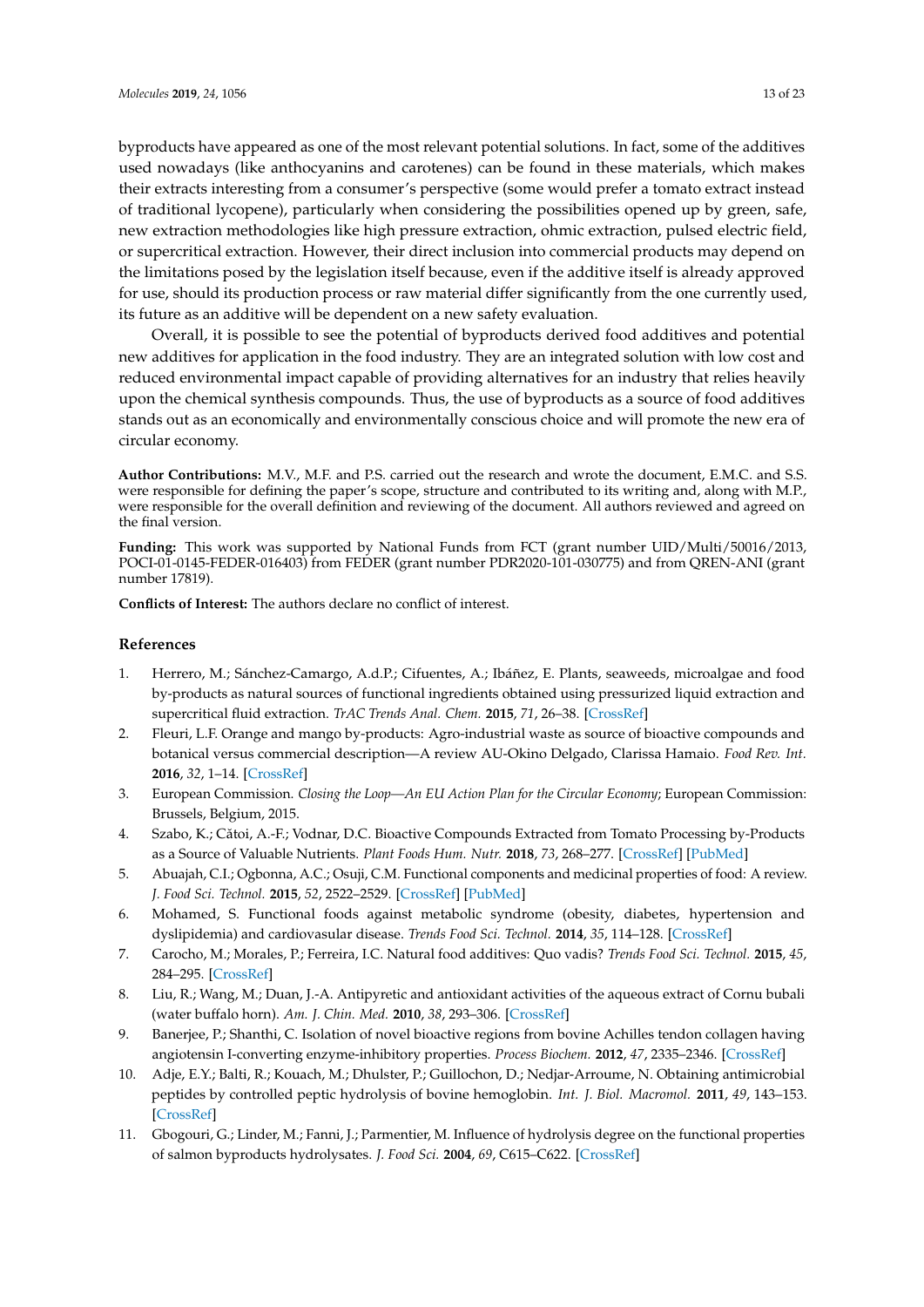- <span id="page-13-0"></span>12. Sathivel, S.; Bechtel, P.J.; Babbitt, J.; Prinyawiwatkul, W.; Negulescu, I.I.; Reppond, K.D. Properties of Protein Powders from Arrowtooth Flounder (*Atheresthes stomias*) and Herring (*Clupea harengus*) Byproducts. *J. Agric. Food Chem.* **2004**, *52*, 5040–5046. [\[CrossRef\]](http://dx.doi.org/10.1021/jf0351422)
- <span id="page-13-1"></span>13. Sathivel, S.; Bechtel, P.J.; Babbitt, J.; Smiley, S.; Crapo, C.; Reppond, K.D.; Prinyawiwatkul, W. Biochemical and Functional Properties of Herring (*Clupea harengus*) Byproduct Hydrolysates. *J. Food Sci.* **2003**, *68*, 2196–2200. [\[CrossRef\]](http://dx.doi.org/10.1111/j.1365-2621.2003.tb05746.x)
- <span id="page-13-2"></span>14. Taheri, A.; Anvar, S.; Ahari, H.; Fogliano, V. Comparison the functional properties of protein hydrolysates from poultry by-products and rainbow trout (*Onchorhynchus mykiss*) viscera. *Iran. J. Fish. Sci.* **2013**, *12*, 154–169.
- <span id="page-13-3"></span>15. Ghafoor, K.; Park, J.; Choi, Y.-H. Optimization of supercritical fluid extraction of bioactive compounds from grape (*Vitis labrusca* B.) peel by using response surface methodology. *Innov. Food Sci. Emerg. Technol.* **2010**, *11*, 485–490. [\[CrossRef\]](http://dx.doi.org/10.1016/j.ifset.2010.01.013)
- <span id="page-13-4"></span>16. Ersouml, E.; Yerlikaya, O.; Accedil, M. Effect of phenolic compounds on characteristics of strained yoghurts produced from sheep milk. *Afr. J. Agric. Res.* **2011**, *6*, 5351–5359.
- <span id="page-13-5"></span>17. Sah, B.; Vasiljevic, T.; McKechnie, S.; Donkor, O. Physicochemical, textural and rheological properties of probiotic yogurt fortified with fibre-rich pineapple peel powder during refrigerated storage. *LWT-Food Sci. Technol.* **2016**, *65*, 978–986. [\[CrossRef\]](http://dx.doi.org/10.1016/j.lwt.2015.09.027)
- <span id="page-13-6"></span>18. Someya, S.; Yoshiki, Y.; Okubo, K. Antioxidant compounds from bananas (*Musa cavendish*). *Food Chem.* **2002**, *79*, 351–354. [\[CrossRef\]](http://dx.doi.org/10.1016/S0308-8146(02)00186-3)
- <span id="page-13-7"></span>19. Shan, B.; Cai, Y.-Z.; Brooks, J.D.; Corke, H. Potential application of spice and herb extracts as natural preservatives in cheese. *J. Med. Food* **2011**, *14*, 284–290. [\[CrossRef\]](http://dx.doi.org/10.1089/jmf.2010.0009)
- <span id="page-13-8"></span>20. da Silva, D.F.; Matumoto-Pintro, P.T.; Bazinet, L.; Couillard, C.; Britten, M. Effect of commercial grape extracts on the cheese-making properties of milk. *J. Dairy Sci.* **2015**, *98*, 1552–1562. [\[CrossRef\]](http://dx.doi.org/10.3168/jds.2014-8796)
- <span id="page-13-9"></span>21. Sendra, E.; Kuri, V.; Fernandez-Lopez, J.; Sayas-Barbera, E.; Navarro, C.; Perez-Alvarez, J. Viscoelastic properties of orange fiber enriched yogurt as a function of fiber dose, size and thermal treatment. *LWT-Food Sci. Technol.* **2010**, *43*, 708–714. [\[CrossRef\]](http://dx.doi.org/10.1016/j.lwt.2009.12.005)
- <span id="page-13-10"></span>22. Tseng, A.; Zhao, Y. Wine grape pomace as antioxidant dietary fibre for enhancing nutritional value and improving storability of yogurt and salad dressing. *Food Chem.* **2013**, *138*, 356–365. [\[CrossRef\]](http://dx.doi.org/10.1016/j.foodchem.2012.09.148) [\[PubMed\]](http://www.ncbi.nlm.nih.gov/pubmed/23265499)
- <span id="page-13-11"></span>23. Frumento, D.; do Espirito Santo, A.P.; Aliakbarian, B.; Casazza, A.A.; Gallo, M.; Converti, A.; Perego, P. Development of milk fermented with Lactobacillus acidophilus fortified with *Vitis vinifera* marc flour. *Food Technol. Biotechnol.* **2013**, *51*, 370.
- <span id="page-13-12"></span>24. Pazmiño, A.; Giusti, M.; Wrolstad, R.; Gloria, M.B.A. Anthocyanins from banana bracts (*Musa X Paradisiaca*) as potential food colorants. *Food Chem.* **2001**, *73*, 327–332.
- <span id="page-13-13"></span>25. Saraç, M.G.; Dogan, M. Incorporation of dietary fiber concentrates from fruit and vegetable wastes in butter: Effects on physicochemical, textural, and sensory properties. *Eur. Food Res. Technol.* **2016**, *242*, 1331–1342. [\[CrossRef\]](http://dx.doi.org/10.1007/s00217-016-2637-9)
- <span id="page-13-14"></span>26. Padam, B.; Tin, H.; Chye, F.; Abdullah, M. Antibacterial and Antioxidative Activities of the Various Solvent Extracts of Banana (*Musa paradisiaca* cv. Mysore) Inflorescences. *J. Biol. Sci.* **2012**, *12*, 62–73.
- <span id="page-13-15"></span>27. Ma, C.-Y.; Liu, W.-S.; Kwok, K.C.; Kwok, F. Isolation and characterization of proteins from soymilk residue (okara). *Food Res. Int.* **1996**, *29*, 799–805. [\[CrossRef\]](http://dx.doi.org/10.1016/0963-9969(95)00061-5)
- <span id="page-13-16"></span>28. Sanchez-Zapata, E.; Fuentes-Zaragoza, E.L.; Fernandez-Lopez, J.; Sendra, E.; Sayas, E.; Navarro, C.; Pérez-Álvarez, J.A. Preparation of dietary fiber powder from tiger nut (*Cyperus esculentus*) milk ("*Horchata*") byproducts and its physicochemical properties. *J. Agric. Food Chem.* **2009**, *57*, 7719–7725. [\[CrossRef\]](http://dx.doi.org/10.1021/jf901687r)
- <span id="page-13-17"></span>29. Ciurlia, L.; Bleve, M.; Rescio, L. Supercritical carbon dioxide co-extraction of tomatoes (*Lycopersicum esculentum* L.) and hazelnuts (*Corylus avellana* L.): A new procedure in obtaining a source of natural lycopene. *J. Supercrit. Fluids* **2009**, *49*, 338–344. [\[CrossRef\]](http://dx.doi.org/10.1016/j.supflu.2009.03.003)
- <span id="page-13-18"></span>30. Viuda-Martos, M.; Sanchez-Zapata, E.; Sayas-Barberá, E.; Sendra, E.; Pérez-Álvarez, J.; Fernández-López, J. Tomato and tomato byproducts. Human health benefits of lycopene and its application to meat products: A review. *Crit. Rev. Food Sci. Nutr.* **2014**, *54*, 1032–1049. [\[CrossRef\]](http://dx.doi.org/10.1080/10408398.2011.623799)
- <span id="page-13-19"></span>31. Jurikova, T.; Skrovankova, S.; Mlcek, J.; Balla, S.; Snopek, L. Bioactive Compounds, Antioxidant Activity, and Biological Effects of European Cranberry (*Vaccinium oxycoccos*). *Molecules* **2018**, *24*, 24. [\[CrossRef\]](http://dx.doi.org/10.3390/molecules24010024)
- <span id="page-13-20"></span>32. Al-Zoreky, N. Antimicrobial activity of pomegranate (*Punica granatum* L.) fruit peels. *Int. J. Food Microbiol.* **2009**, *134*, 244–248. [\[CrossRef\]](http://dx.doi.org/10.1016/j.ijfoodmicro.2009.07.002)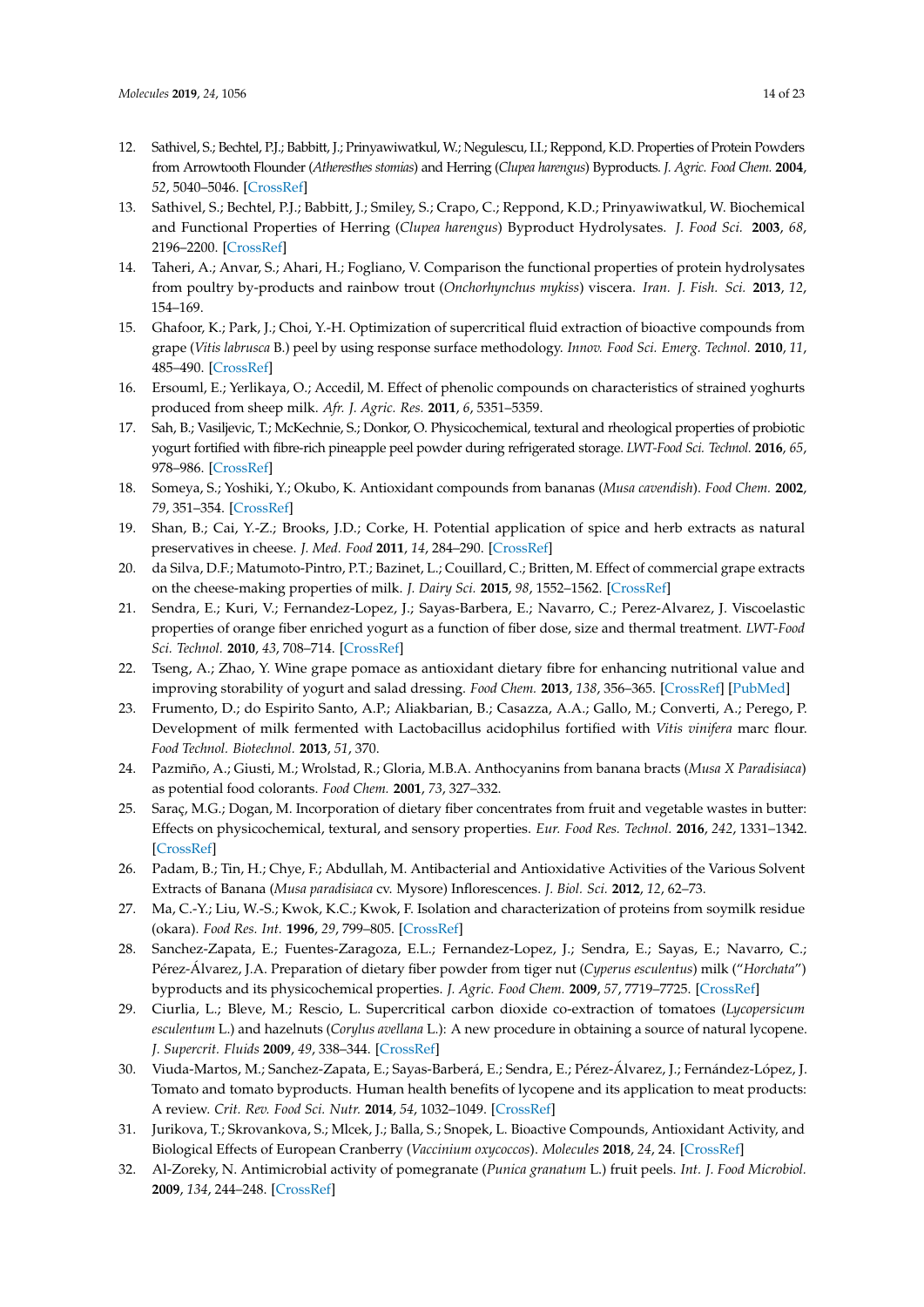- <span id="page-14-0"></span>33. Akhtar, S.; Ismail, T.; Fraternale, D.; Sestili, P. Pomegranate peel and peel extracts: Chemistry and food features. *Food Chem.* **2015**, *174*, 417–425. [\[CrossRef\]](http://dx.doi.org/10.1016/j.foodchem.2014.11.035)
- <span id="page-14-1"></span>34. Abid, Y.; Azabou, S.; Jridi, M.; Khemakhem, I.; Bouaziz, M.; Attia, H. Storage stability of traditional Tunisian butter enriched with antioxidant extract from tomato processing by-products. *Food Chem.* **2017**, *233*, 476–482. [\[CrossRef\]](http://dx.doi.org/10.1016/j.foodchem.2017.04.125)
- <span id="page-14-2"></span>35. Nontasan, S.; Moongngarm, A.; Deeseenthum, S. Application of Functional Colorant Prepared from Black Rice Bran in Yogurt. *APCBEE Procedia* **2012**, *2*, 62–67. [\[CrossRef\]](http://dx.doi.org/10.1016/j.apcbee.2012.06.012)
- <span id="page-14-3"></span>36. Akalın, A.; Unal, G.; Dinkci, N.; Hayaloglu, A. Microstructural, textural, and sensory characteristics of probiotic yogurts fortified with sodium calcium caseinate or whey protein concentrate. *J. Dairy Sci.* **2012**, *95*, 3617–3628. [\[CrossRef\]](http://dx.doi.org/10.3168/jds.2011-5297)
- <span id="page-14-4"></span>37. Peters, H. M. Hanssen und J. Marschen: E for Additives. 223 Seiten. Thorsons Publishers Limited, Wellingborough, Northamptonshire. 1984. Preis: 2.95 £. *Food Nahr.* **1986**, *30*, 204. [\[CrossRef\]](http://dx.doi.org/10.1002/food.19860300225)
- 38. Saltmarsh, M. Recent trends in the use of food additives in the United Kingdom. *J. Sci. Food Agric.* **2015**, *95*, 649–652. [\[CrossRef\]](http://dx.doi.org/10.1002/jsfa.6715)
- <span id="page-14-5"></span>39. Aschemann-Witzel, J.; Varela, P.; Peschel, A.O. Consumers' categorization of food ingredients: Do consumers perceive them as 'clean label' producers expect? An exploration with projective mapping. *Food Qual. Prefer.* **2019**, *71*, 117–128. [\[CrossRef\]](http://dx.doi.org/10.1016/j.foodqual.2018.06.003)
- <span id="page-14-6"></span>40. Asioli, D.; Aschemann-Witzel, J.; Caputo, V.; Vecchio, R.; Annunziata, A.; Næs, T.; Varela, P. Making sense of the "clean label" trends: A review of consumer food choice behavior and discussion of industry implications. *Food Res. Int.* **2017**, *99*, 58–71. [\[CrossRef\]](http://dx.doi.org/10.1016/j.foodres.2017.07.022)
- <span id="page-14-7"></span>41. Ayala-Zavala, J.; Vega-Vega, V.; Rosas-Domínguez, C.; Palafox-Carlos, H.; Villa-Rodriguez, J.; Siddiqui, M.W.; Dávila-Aviña, J.; González-Aguilar, G. Agro-industrial potential of exotic fruit byproducts as a source of food additives. *Food Res. Int.* **2011**, *44*, 1866–1874. [\[CrossRef\]](http://dx.doi.org/10.1016/j.foodres.2011.02.021)
- 42. Ofori, J.A.; Hsieh, Y.-H.P. The use of blood and derived products as food additives. In *Food Additive*; IntechOpen: Rijeka, Croatia, 2012.
- 43. Schieber, A.; Stintzing, F.; Carle, R. By-products of plant food processing as a source of functional compounds—Recent developments. *Trends Food Sci. Technol.* **2001**, *12*, 401–413. [\[CrossRef\]](http://dx.doi.org/10.1016/S0924-2244(02)00012-2)
- <span id="page-14-8"></span>44. Gowe, C. Review on potential use of fruit and vegetables by-products as a valuable source of natural food additives. *Food Sci. Qual. Manag.* **2015**, *45*, 47–61.
- <span id="page-14-9"></span>45. EU. Regulation (EC) No 1333/2008 of the European Parliament and of the Council of 16 December 2008 on food additives (1). *Off. J. Eur. Union* **2009**, *51*, 16–33.
- <span id="page-14-10"></span>46. EU. Commission Directive 2008/60/EC of 17 June 2008 laying down specific purity criteria concerning sweeteners for use in foodstuffs (Codified version). *Off. J. Eur. Union* **2008**, *158*, 17–40.
- 47. EU. Commission Directive 2008/128/EC of 22 December 2008 laying down specific purity criteria concerning colours for use in foodstuffs (Codified version). *Off. J. Eur. Union* **2009**, *52*, 20–63.
- <span id="page-14-11"></span>48. EU. Commission Directive 2008/84/EC of 27 August 2008 laying down specific purity criteria on food additives other than colours and sweeteners (Codified version). *Off. J. Eur. Union* **2009**, *51*, 1–175.
- <span id="page-14-14"></span>49. Saltmarsh, M. *Essential Guide to Food Additives*; Royal Society of Chemistry: London, UK, 2013.
- <span id="page-14-12"></span>50. EU. Commission Regulation (EU) No 231/2012 of 9 March 2012 laying down specifications for food additives listed in Annexes II and III to Regulation (EC) No 1333/2008. *Off. J. Eur. Union* **2012**, *55*, 1–295. [\[CrossRef\]](http://dx.doi.org/10.3000/19770677.L_2012)
- <span id="page-14-13"></span>51. Rajha, H.N.; El Darra, N.; Hobaika, Z.; Boussetta, N.; Vorobiev, E.; Maroun, R.G.; Louka, N. Extraction of total phenolic compounds, flavonoids, anthocyanins and tannins from grape byproducts by response surface methodology. Influence of solid-liquid ratio, particle size, time, temperature and solvent mixtures on the optimization process. *Food Nutr. Sci.* **2014**, *5*, 397. [\[CrossRef\]](http://dx.doi.org/10.4236/fns.2014.54048)
- 52. Corrales, M.; Toepfl, S.; Butz, P.; Knorr, D.; Tauscher, B. Extraction of anthocyanins from grape by-products assisted by ultrasonics, high hydrostatic pressure or pulsed electric fields: A comparison. *Innov. Food Sci. Emerg. Technol.* **2008**, *9*, 85–91. [\[CrossRef\]](http://dx.doi.org/10.1016/j.ifset.2007.06.002)
- 53. Kalogeropoulos, N.; Chiou, A.; Pyriochou, V.; Peristeraki, A.; Karathanos, V.T. Bioactive phytochemicals in industrial tomatoes and their processing byproducts. *LWT-Food Sci. Technol.* **2012**, *49*, 213–216. [\[CrossRef\]](http://dx.doi.org/10.1016/j.lwt.2011.12.036)
- <span id="page-14-15"></span>54. Ajila, C.; Naidu, K.; Bhat, S.; Rao, U.P. Bioactive compounds and antioxidant potential of mango peel extract. *Food Chem.* **2007**, *105*, 982–988. [\[CrossRef\]](http://dx.doi.org/10.1016/j.foodchem.2007.04.052)
- 55. Dabbou, S.; Dabbou, S.; Flamini, G.; Pandino, G.; Gasco, L.; Helal, A.N. Phytochemical compounds from the crop byproducts of Tunisian globe artichoke cultivars. *Chem. Biodivers.* **2016**, *13*, 1475–1483. [\[CrossRef\]](http://dx.doi.org/10.1002/cbdv.201600046)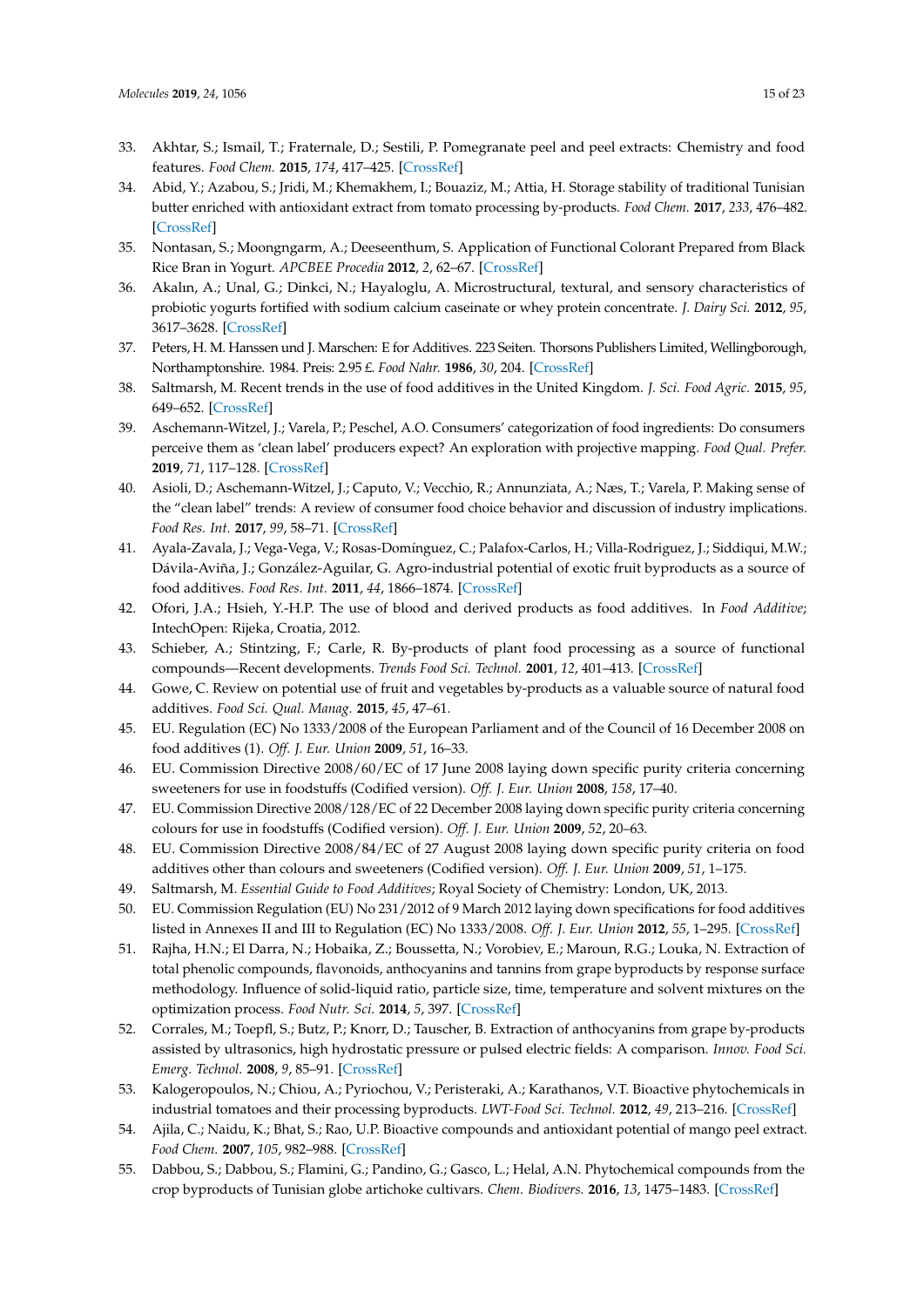- 56. Gapor, A.; Kato, A.; Ong, A. Tocopherol content in oil palm leaflet. *J. Am. Oil Chem. Soc.* **1986**, *63*, 330–331. [\[CrossRef\]](http://dx.doi.org/10.1007/BF02546040)
- <span id="page-15-0"></span>57. Baysal, T.; Ersus, S.; Starmans, D. Supercritical  $CO<sub>2</sub>$  extraction of β-carotene and lycopene from tomato paste waste. *J. Agric. Food Chem.* **2000**, *48*, 5507–5511. [\[CrossRef\]](http://dx.doi.org/10.1021/jf000311t)
- <span id="page-15-1"></span>58. Gherezgihier, B.A.; Mahmud, A.; Admassu, H.; Shui, X.W.; Fang, Y.; Tsighe, N.; Mohammed, J.K. Food additives: Functions, effects, regulations, approval and safety evaluation. *J. Acad. Ind. Res.* **2017**, *6*, 62–68.
- <span id="page-15-2"></span>59. Millstone, E. A. Larry Branen, P. Michael Davidson, Seppe Salminen and John H. ThorngateIII (editors). *Food Additives*, 2nd ed. New York and Basel: Marcel Dekker Inc.. 2001. US\$225. pp. XV + 938, ISBN 0 8247 9343 9. *Br. J. Nutr.* **2007**, *89*, 157–158. [\[CrossRef\]](http://dx.doi.org/10.1079/BJN2002755)
- <span id="page-15-3"></span>60. Food and Drug Administration Center for Food Safety and Applied Nutrition. *Guidance for Industry Considerations Regarding Substances Added to Foods, Including Beverages and Dietary Supplements*; Food and Drug Administration Center for Food Safety and Applied Nutrition, U.S. Department of Health and Human Services: College Park, MD, USA, 2014.
- <span id="page-15-4"></span>61. EFSA Panel on Food Additives and Nutrient Sources added to Food (ANS). Guidance for submission for food additive evaluations. *EFSA J.* **2012**, *10*, 2760. [\[CrossRef\]](http://dx.doi.org/10.2903/j.efsa.2012.2760)
- <span id="page-15-5"></span>62. Gram, L.; Ravn, L.; Rasch, M.; Bruhn, J.B.; Christensen, A.B.; Givskov, M. Food spoilage—Interactions between food spoilage bacteria. *Int. J. Food Microbiol.* **2002**, *78*, 79–97. [\[CrossRef\]](http://dx.doi.org/10.1016/S0168-1605(02)00233-7)
- 63. Perumalla, A.; Hettiarachchy, N.S. Green tea and grape seed extracts—Potential applications in food safety and quality. *Food Res. Int.* **2011**, *44*, 827–839. [\[CrossRef\]](http://dx.doi.org/10.1016/j.foodres.2011.01.022)
- 64. McCabe-Sellers, B.J.; Beattie, S.E. Food safety: Emerging trends in foodborne illness surveillance and prevention. *J. Am. Diet. Assoc.* **2004**, *104*, 1708–1717. [\[CrossRef\]](http://dx.doi.org/10.1016/j.jada.2004.08.028)
- <span id="page-15-6"></span>65. Pitt, J.I.; Hocking, A.D. The ecology of fungal food spoilage. In *Fungi and Food Spoilage*; Springer: New York, NY, USA, 2009; pp. 3–9.
- <span id="page-15-7"></span>66. Lück, E.; Jager, M. *Antimicrobial Food Additives: Characteristics, Uses, Effects*; Springer Science & Business Media: New York, NY, USA, 1997; Volume 2.
- <span id="page-15-13"></span>67. Abdulmumeen, H.A.; Risikat, A.N.; Sururah, A.R. Food: Its preservatives, additives and applications. *Int. J. Pharm. Chem. Biol. Sci.* **2012**, *1*, 36–47.
- <span id="page-15-8"></span>68. Smith, J.; Hong-Shum, L. *Food Additives Data Book*; John Wiley & Sons: New York, NY, USA, 2011.
- <span id="page-15-9"></span>69. O'sullivan, L.; Ross, R.; Hill, C. Potential of bacteriocin-producing lactic acid bacteria for improvements in food safety and quality. *Biochimie* **2002**, *84*, 593–604. [\[CrossRef\]](http://dx.doi.org/10.1016/S0300-9084(02)01457-8)
- 70. Burt, S. Essential oils: Their antibacterial properties and potential applications in foods—A review. *Int. J. Food Microbiol.* **2004**, *94*, 223–253. [\[CrossRef\]](http://dx.doi.org/10.1016/j.ijfoodmicro.2004.03.022)
- 71. Ohtsu, N.; Kohari, Y.; Gotoh, M.; Yamada, R.; Nagata, Y.; Murata, M. Utilization of the Japanese Peppermint Herbal Water Byproduct of Steam Distillation as an Antimicrobial Agent. *J. Oleo Sci.* **2018**, *67*, 1227–1233. [\[CrossRef\]](http://dx.doi.org/10.5650/jos.ess18049)
- 72. Sanz-Puig, M.; Pina-Pérez, M.C.; Criado, M.N.; Rodrigo, D.; Martínez-López, A. Antimicrobial potential of cauliflower, broccoli, and okara byproducts against foodborne bacteria. *Foodborne Pathog. Dis.* **2015**, *12*, 39–46. [\[CrossRef\]](http://dx.doi.org/10.1089/fpd.2014.1801)
- 73. Li, C.; Li, X.; Bai, C.; Zhang, Y.; Wang, Z. A chitinase with antifungal activity from naked oat (*Avena chinensis*) seeds. *J. Food Biochem.* **2018**, e12713. [\[CrossRef\]](http://dx.doi.org/10.1111/jfbc.12713)
- 74. Kirba¸slar, F.G.; Tavman, A.; Dülger, B.; Türker, G. Antimicrobial activity of Turkish citrus peel oils. *Pak. J. Bot.* **2009**, *41*, 3207–3212.
- 75. Smith-Palmer, A.; Stewart, J.; Fyfe, L. Antimicrobial properties of plant essential oils and essences against five important food-borne pathogens. *Lett. Appl. Microbiol.* **1998**, *26*, 118–122. [\[CrossRef\]](http://dx.doi.org/10.1046/j.1472-765X.1998.00303.x)
- <span id="page-15-10"></span>76. Fisher, K.; Phillips, C. Potential antimicrobial uses of essential oils in food: Is citrus the answer? *Trends Food Sci. Technol.* **2008**, *19*, 156–164. [\[CrossRef\]](http://dx.doi.org/10.1016/j.tifs.2007.11.006)
- <span id="page-15-11"></span>77. Ayala-Zavala, J.F.; González-Aguilar, G.A. Use of additives to preserve the quality of fresh-cut fruits and vegetables. In *Advances in Fresh-Cut Fruits and Vegetables Processing*; CRC Press: Boca Raton, FL, USA, 2010; pp. 233–256.
- <span id="page-15-12"></span>78. Correa, P. Diet and gastric cancer. In *Diet, Nutrition and Cancer: A Critical Evaluation*; CRC Press: Boca Raton, FL, USA, 2018; pp. 1–10.
- <span id="page-15-14"></span>79. Gassara, F.; Kouassi, A.P.; Brar, S.K.; Belkacemi, K. Green alternatives to nitrates and nitrites in meat-based products—A review. *Crit. Rev. Food Sci. Nutr.* **2016**, *56*, 2133–2148. [\[CrossRef\]](http://dx.doi.org/10.1080/10408398.2013.812610)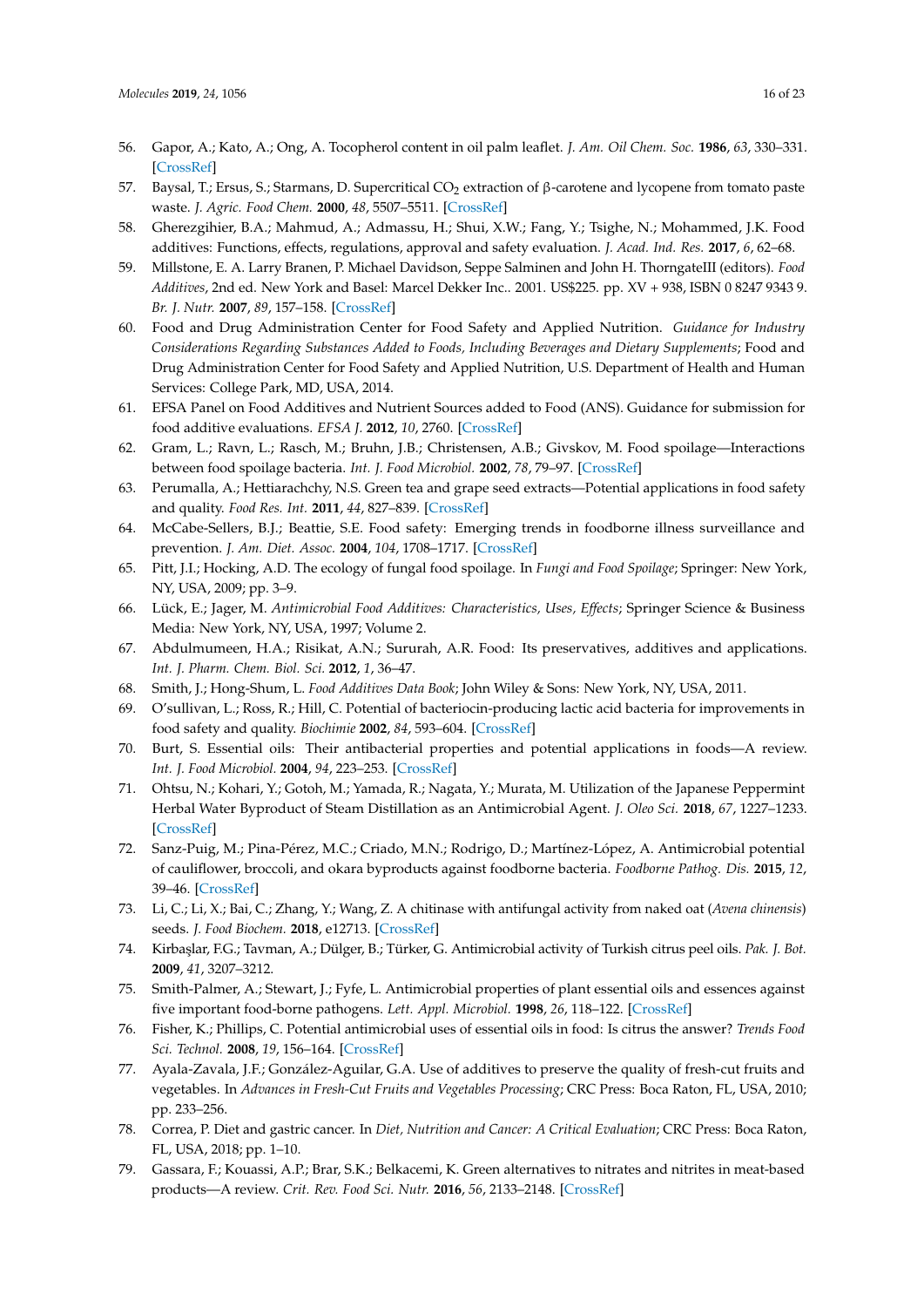- <span id="page-16-0"></span>80. Keeton, J.T. History of nitrite and nitrate in food. In *Nitrite and Nitrate in Human Health and Disease*; Springer: New York, NY, USA, 2017; pp. 85–97.
- <span id="page-16-1"></span>81. Adam, A.H.B.; Mustafa, N.E.M.; Rietjens, I.M. Nitrite in processed meat products in Khartoum, Sudan and dietary intake. *Food Addit. Contam. Part B* **2017**, *10*, 79–84. [\[CrossRef\]](http://dx.doi.org/10.1080/19393210.2016.1256352) [\[PubMed\]](http://www.ncbi.nlm.nih.gov/pubmed/27802783)
- <span id="page-16-2"></span>82. Jiang, J.; Xiong, Y.L. Natural antioxidants as food and feed additives to promote health benefits and quality of meat products: A review. *Meat Sci.* **2016**, *120*, 107–117. [\[CrossRef\]](http://dx.doi.org/10.1016/j.meatsci.2016.04.005)
- <span id="page-16-3"></span>83. Gul, P.; Bakht, J. Antimicrobial activity of turmeric extract and its potential use in food industry. *J. Food Sci. Technol.* **2015**, *52*, 2272–2279. [\[CrossRef\]](http://dx.doi.org/10.1007/s13197-013-1195-4)
- <span id="page-16-4"></span>84. Veiga, R.; De Mendonça, S.; Mendes, P.; Paulino, N.; Mimica, M.; Lagareiro Netto, A.; Lira, I.; López, B.C.; Negrão, V.; Marcucci, M. Artepillin C and phenolic compounds responsible for antimicrobial and antioxidant activity of green propolis and Baccharis dracunculifolia DC. *J. Appl. Microbiol.* **2017**, *122*, 911–920. [\[CrossRef\]](http://dx.doi.org/10.1111/jam.13400) [\[PubMed\]](http://www.ncbi.nlm.nih.gov/pubmed/28066967)
- 85. Cueva, C.; Moreno-Arribas, M.V.; Martín-Álvarez, P.J.; Bills, G.; Vicente, M.F.; Basilio, A.; Rivas, C.L.; Requena, T.; Rodríguez, J.M.; Bartolomé, B. Antimicrobial activity of phenolic acids against commensal, probiotic and pathogenic bacteria. *Res. Microbiol.* **2010**, *161*, 372–382. [\[CrossRef\]](http://dx.doi.org/10.1016/j.resmic.2010.04.006) [\[PubMed\]](http://www.ncbi.nlm.nih.gov/pubmed/20451604)
- <span id="page-16-5"></span>86. Maizura, M.; Aminah, A.; Wan Aida, W. Total phenolic content and antioxidant activity of kesum (*Polygonum minus*), ginger (*Zingiber officinale*) and turmeric (*Curcuma longa*) extract. *Int. Food Res. J.* **2011**, *18*.
- 87. Negi, P.; Jayaprakasha, G.; Jagan Mohan Rao, L.; Sakariah, K. Antibacterial activity of turmeric oil: A byproduct from curcumin manufacture. *J. Agric. Food Chem.* **1999**, *47*, 4297–4300. [\[CrossRef\]](http://dx.doi.org/10.1021/jf990308d) [\[PubMed\]](http://www.ncbi.nlm.nih.gov/pubmed/10552805)
- <span id="page-16-6"></span>88. Hu, Y.; Zhang, J.; Kong, W.; Zhao, G.; Yang, M. Mechanisms of antifungal and anti-aflatoxigenic properties of essential oil derived from turmeric (*Curcuma longa* L.) on *Aspergillus flavus*. *Food Chem.* **2017**, *220*, 1–8. [\[CrossRef\]](http://dx.doi.org/10.1016/j.foodchem.2016.09.179)
- <span id="page-16-7"></span>89. Nile, S.H.; Park, S.W. Edible berries: Bioactive components and their effect on human health. *Nutrition* **2014**, *30*, 134–144. [\[CrossRef\]](http://dx.doi.org/10.1016/j.nut.2013.04.007)
- 90. Paredes-López, O.; Cervantes-Ceja, M.L.; Vigna-Pérez, M.; Hernández-Pérez, T. Berries: Improving human health and healthy aging, and promoting quality life—A review. *Plant Foods Hum. Nutr.* **2010**, *65*, 299–308. [\[CrossRef\]](http://dx.doi.org/10.1007/s11130-010-0177-1)
- <span id="page-16-8"></span>91. Nicoue, E.E.; Savard, S.; Belkacemi, K. Anthocyanins in wild blueberries of Quebec: Extraction and identification. *J. Agric. Food Chem.* **2007**, *55*, 5626–5635. [\[CrossRef\]](http://dx.doi.org/10.1021/jf0703304) [\[PubMed\]](http://www.ncbi.nlm.nih.gov/pubmed/17579428)
- <span id="page-16-9"></span>92. Veiga, M.; Costa, E.M.; Silva, S.; Pintado, M. Impact of plant extracts upon human health: A review. *Crit. Rev. Food Sci. Nutr.* **2018**, 1–14. [\[CrossRef\]](http://dx.doi.org/10.1080/10408398.2018.1540969) [\[PubMed\]](http://www.ncbi.nlm.nih.gov/pubmed/30501504)
- 93. Silva, S.; Costa, E.M.; Mendes, M.; Morais, R.; Calhau, C.; Pintado, M. Antimicrobial, antiadhesive and antibiofilm activity of an ethanolic, anthocyanin-rich blueberry extract purified by solid phase extraction. *J. Appl. Microbiol.* **2016**, *121*, 693–703. [\[CrossRef\]](http://dx.doi.org/10.1111/jam.13215) [\[PubMed\]](http://www.ncbi.nlm.nih.gov/pubmed/27349348)
- 94. Silva, S.; Costa, E.M.; Costa, M.R.; Pereira, M.F.; Pereira, J.O.; Soares, J.C.; Pintado, M.M. Aqueous extracts of Vaccinium corymbosum as inhibitors of Staphylococcus aureus. *Food Control* **2015**, *51*, 314–320. [\[CrossRef\]](http://dx.doi.org/10.1016/j.foodcont.2014.11.040)
- 95. Puupponen-Pimiä, R.; Nohynek, L.; Meier, C.; Kähkönen, M.; Heinonen, M.; Hopia, A.; Oksman-Caldentey, K.M. Antimicrobial properties of phenolic compounds from berries. *J. Appl. Microbiol.* **2001**, *90*, 494–507. [\[CrossRef\]](http://dx.doi.org/10.1046/j.1365-2672.2001.01271.x) [\[PubMed\]](http://www.ncbi.nlm.nih.gov/pubmed/11309059)
- 96. Ross, K.; Ehret, D.; Godfrey, D.; Fukumoto, L.; Diarra, M. Characterization of Pilot Scale Processed Canadian Organic Cranberry (*Vaccinium macrocarpon*) and Blueberry (*Vaccinium angustifolium*) Juice Pressing Residues and Phenolic-Enriched Extractives. *Int. J. Fruit Sci.* **2017**, *17*, 202–232. [\[CrossRef\]](http://dx.doi.org/10.1080/15538362.2017.1285264)
- <span id="page-16-10"></span>97. Neto, C.C. Cranberry and blueberry: Evidence for protective effects against cancer and vascular diseases. *Mol. Nutr. Food Res.* **2007**, *51*, 652–664. [\[CrossRef\]](http://dx.doi.org/10.1002/mnfr.200600279) [\[PubMed\]](http://www.ncbi.nlm.nih.gov/pubmed/17533651)
- <span id="page-16-11"></span>98. Talhaoui, N.; Taamalli, A.; Gómez-Caravaca, A.M.; Fernández-Gutiérrez, A.; Segura-Carretero, A. Phenolic compounds in olive leaves: Analytical determination, biotic and abiotic influence, and health benefits. *Food Res. Int.* **2015**, *77*, 92–108. [\[CrossRef\]](http://dx.doi.org/10.1016/j.foodres.2015.09.011)
- 99. Şahin, S.; Samli, R.; Tan, A.S.B.; Barba, F.J.; Chemat, F.; Cravotto, G.; Lorenzo, J.M. Solvent-free microwave-assisted extraction of polyphenols from olive tree leaves: Antioxidant and antimicrobial properties. *Molecules* **2017**, *22*, 1056. [\[CrossRef\]](http://dx.doi.org/10.3390/molecules22071056)
- 100. Paiva-Martins, F.; Correia, R.; Félix, S.; Ferreira, P.; Gordon, M.H. Effects of enrichment of refined olive oil with phenolic compounds from olive leaves. *J. Agric. Food Chem.* **2007**, *55*, 4139–4143. [\[CrossRef\]](http://dx.doi.org/10.1021/jf063093y)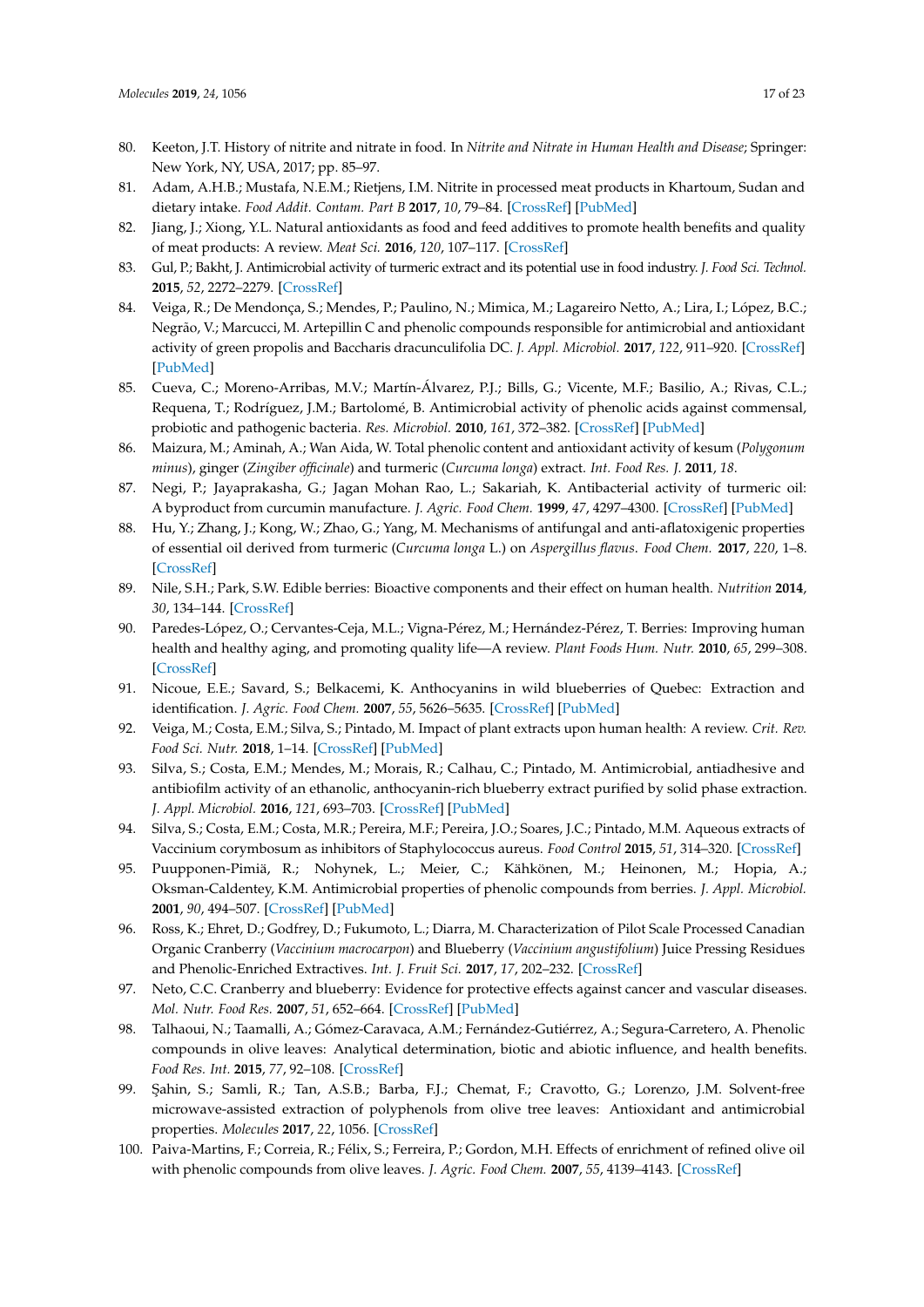- <span id="page-17-0"></span>101. Pereira, A.P.; Ferreira, I.C.; Marcelino, F.; Valentão, P.; Andrade, P.B.; Seabra, R.; Estevinho, L.; Bento, A.; Pereira, J.A. Phenolic compounds and antimicrobial activity of olive (*Olea europaea* L. Cv. Cobrançosa) leaves. *Molecules* **2007**, *12*, 1153–1162. [\[CrossRef\]](http://dx.doi.org/10.3390/12051153) [\[PubMed\]](http://www.ncbi.nlm.nih.gov/pubmed/17873849)
- <span id="page-17-1"></span>102. Wang, Y.; Li, F.; Zhuang, H.; Chen, X.; Li, L.; Qiao, W.; Zhang, J. Effects of plant polyphenols and α-tocopherol on lipid oxidation, residual nitrites, biogenic amines, and N-nitrosamines formation during ripening and storage of dry-cured bacon. *LWT-Food Sci. Technol.* **2015**, *60*, 199–206. [\[CrossRef\]](http://dx.doi.org/10.1016/j.lwt.2014.09.022)
- <span id="page-17-2"></span>103. Kondo, M.; Kita, K.; Yokota, H.-O. Feeding value to goats of whole-crop oat ensiled with green tea waste. *Anim. Feed Sci. Technol.* **2004**, *113*, 71–81. [\[CrossRef\]](http://dx.doi.org/10.1016/j.anifeedsci.2003.10.018)
- <span id="page-17-3"></span>104. Farhoosh, R.; Golmovahhed, G.A.; Khodaparast, M.H. Antioxidant activity of various extracts of old tea leaves and black tea wastes (*Camellia sinensis* L.). *Food Chem.* **2007**, *100*, 231–236. [\[CrossRef\]](http://dx.doi.org/10.1016/j.foodchem.2005.09.046)
- <span id="page-17-4"></span>105. García-Lomillo, J.; Gonzalez-SanJose, M.L.; Del Pino-García, R.; Rivero-Perez, M.D.; Muniz-Rodriguez, P. Antioxidant and antimicrobial properties of wine byproducts and their potential uses in the food industry. *J. Agric. Food Chem.* **2014**, *62*, 12595–12602. [\[CrossRef\]](http://dx.doi.org/10.1021/jf5042678)
- <span id="page-17-5"></span>106. Teixeira, A.; Baenas, N.; Dominguez-Perles, R.; Barros, A.; Rosa, E.; Moreno, A.D.; Garcia-Viguera, C. Natural Bioactive Compounds from Winery By-Products as Health Promoters: A Review. *Int. J. Mol. Sci.* **2014**, *15*, 15638–15678. [\[CrossRef\]](http://dx.doi.org/10.3390/ijms150915638)
- 107. Çam, M.; İçyer, N.C.; Erdoğan, F. Pomegranate peel phenolics: Microencapsulation, storage stability and potential ingredient for functional food development. *LWT-Food Sci. Technol.* **2014**, *55*, 117–123. [\[CrossRef\]](http://dx.doi.org/10.1016/j.lwt.2013.09.011)
- <span id="page-17-18"></span>108. Li, Y.; Guo, C.; Yang, J.; Wei, J.; Xu, J.; Cheng, S. Evaluation of antioxidant properties of pomegranate peel extract in comparison with pomegranate pulp extract. *Food Chem.* **2006**, *96*, 254–260. [\[CrossRef\]](http://dx.doi.org/10.1016/j.foodchem.2005.02.033)
- <span id="page-17-6"></span>109. Kanatt, S.R.; Chander, R.; Sharma, A. Antioxidant and antimicrobial activity of pomegranate peel extract improves the shelf life of chicken products. *Int. J. Food Sci. Technol.* **2010**, *45*, 216–222. [\[CrossRef\]](http://dx.doi.org/10.1111/j.1365-2621.2009.02124.x)
- <span id="page-17-7"></span>110. Rodríguez-Carpena, J.-G.; Morcuende, D.; Andrade, M.-J.; Kylli, P.; Estévez, M. Avocado (*Persea americana* Mill.) phenolics, in vitro antioxidant and antimicrobial activities, and inhibition of lipid and protein oxidation in porcine patties. *J. Agric. Food Chem.* **2011**, *59*, 5625–5635. [\[CrossRef\]](http://dx.doi.org/10.1021/jf1048832)
- <span id="page-17-8"></span>111. Raymond Chia, T.W.; Dykes, G.A. Antimicrobial activity of crude epicarp and seed extracts from mature avocado fruit (*Persea americana*) of three cultivars. *Pharm. Biol.* **2010**, *48*, 753–756. [\[CrossRef\]](http://dx.doi.org/10.3109/13880200903273922)
- <span id="page-17-9"></span>112. Calderón-Oliver, M.; Escalona-Buendía, H.B.; Medina-Campos, O.N.; Pedraza-Chaverri, J.; Pedroza-Islas, R.; Ponce-Alquicira, E. Optimization of the antioxidant and antimicrobial response of the combined effect of nisin and avocado byproducts. *LWT-Food Sci. Technol.* **2016**, *65*, 46–52. [\[CrossRef\]](http://dx.doi.org/10.1016/j.lwt.2015.07.048)
- <span id="page-17-10"></span>113. Baines, D.; Seal, R. *Natural Food Additives, Ingredients and Flavourings*; Elsevier: Amsterdam, The Netherlands, 2012.
- 114. Sung, K.; Khan, S.A.; Nawaz, M.S.; Cerniglia, C.E.; Tamplin, M.L.; Phillips, R.W.; Kelley, L.C. Lysozyme as a barrier to growth of Bacillus anthracis strain Sterne in liquid egg white, milk and beef. *Food Microbiol.* **2011**, *28*, 1231–1234. [\[CrossRef\]](http://dx.doi.org/10.1016/j.fm.2011.03.002)
- <span id="page-17-11"></span>115. Barbiroli, A.; Bonomi, F.; Capretti, G.; Iametti, S.; Manzoni, M.; Piergiovanni, L.; Rollini, M. Antimicrobial activity of lysozyme and lactoferrin incorporated in cellulose-based food packaging. *Food Control* **2012**, *26*, 387–392. [\[CrossRef\]](http://dx.doi.org/10.1016/j.foodcont.2012.01.046)
- <span id="page-17-12"></span>116. Lorenzo, J.M.; Munekata, P.E.; Gómez, B.; Barba, F.J.; Mora, L.; Pérez-Santaescolástica, C.; Toldrá, F. Bioactive peptides as natural antioxidants in food products—A review. *Trends Food Sci. Technol.* **2018**, *79*, 136–147. [\[CrossRef\]](http://dx.doi.org/10.1016/j.tifs.2018.07.003)
- <span id="page-17-13"></span>117. Carocho, M.; Morales, P.; Ferreira, I.C. Antioxidants: Reviewing the chemistry, food applications, legislation and role as preservatives. *Trends Food Sci. Technol.* **2018**, *71*, 107–120. [\[CrossRef\]](http://dx.doi.org/10.1016/j.tifs.2017.11.008)
- <span id="page-17-14"></span>118. Roca-Saavedra, P.; Mendez-Vilabrille, V.; Miranda, J.M.; Nebot, C.; Cardelle-Cobas, A.; Franco, C.M.; Cepeda, A. Food additives, contaminants and other minor components: Effects on human gut microbiota—A review. *J. Physiol. Biochem.* **2017**, 1–15. [\[CrossRef\]](http://dx.doi.org/10.1007/s13105-017-0564-2)
- <span id="page-17-15"></span>119. Pisoschi, A.M.; Pop, A. The role of antioxidants in the chemistry of oxidative stress: A review. *Eur. J. Med. Chem.* **2015**, *97*, 55–74. [\[CrossRef\]](http://dx.doi.org/10.1016/j.ejmech.2015.04.040)
- <span id="page-17-16"></span>120. Di Pasquale, J.; Adinolfi, F.; Capitanio, F. Analysis of consumer attitudes and consumers' willingness to pay for functional foods. *Int. J. Food Syst. Dyn.* **2011**, *2*, 181–193.
- <span id="page-17-17"></span>121. Caleja, C.; Barros, L.; Antonio, A.L.; Oliveira, M.B.P.; Ferreira, I.C. A comparative study between natural and synthetic antioxidants: Evaluation of their performance after incorporation into biscuits. *Food Chem.* **2017**, *216*, 342–346. [\[CrossRef\]](http://dx.doi.org/10.1016/j.foodchem.2016.08.075)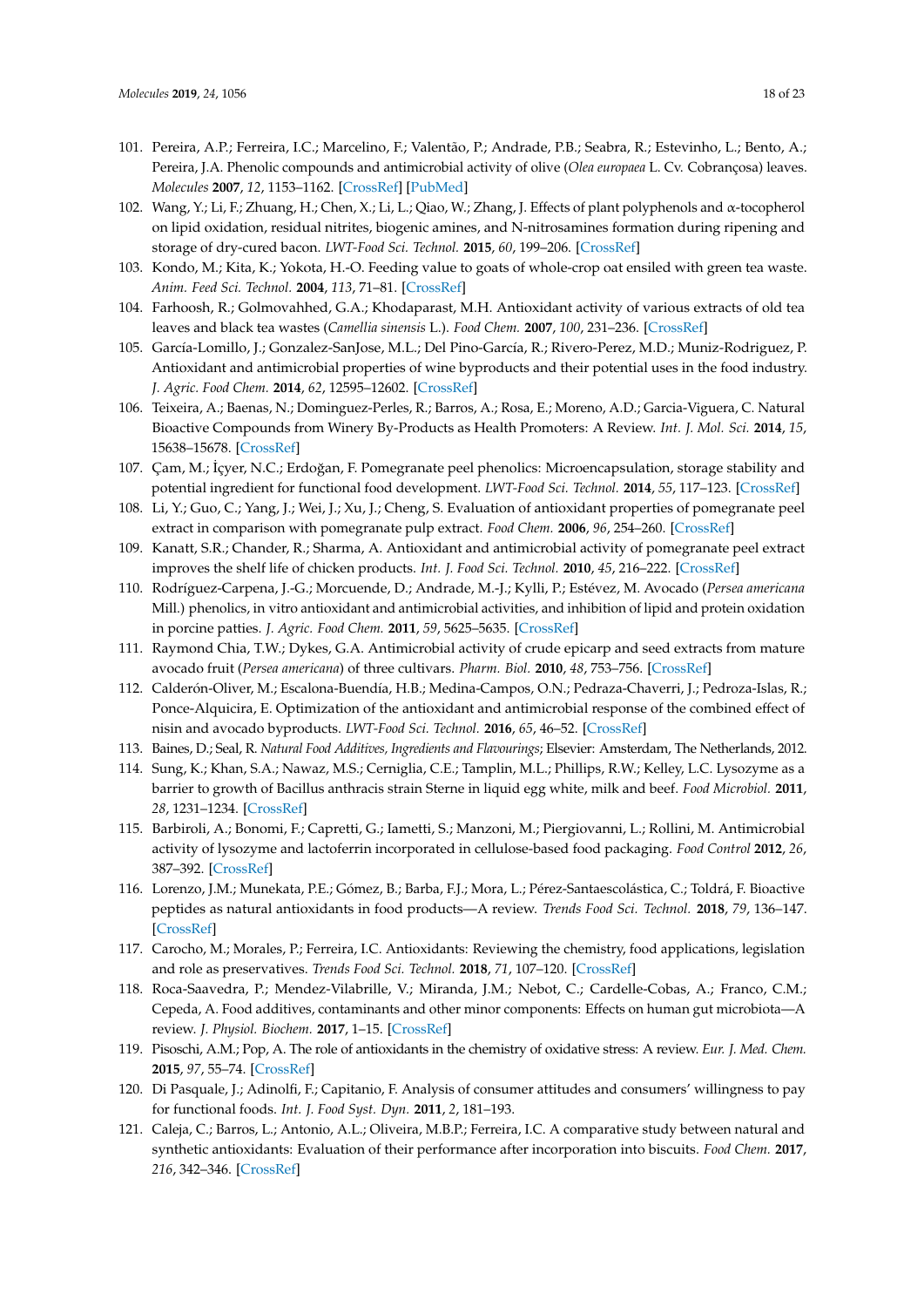- 122. Williams, G.; Iatropoulos, M.; Whysner, J. Safety assessment of butylated hydroxyanisole and butylated hydroxytoluene as antioxidant food additives. *Food Chem. Toxicol.* **1999**, *37*, 1027–1038. [\[CrossRef\]](http://dx.doi.org/10.1016/S0278-6915(99)00085-X)
- 123. Wu, D.; Yan, J.; Tang, P.; Li, S.; Xu, K.; Li, H. Binding properties and structure–affinity relationships of food antioxidant butylated hydroxyanisole and its metabolites with lysozyme. *Food Chem.* **2015**, *188*, 370–376. [\[CrossRef\]](http://dx.doi.org/10.1016/j.foodchem.2015.05.013)
- <span id="page-18-0"></span>124. Taghvaei, M.; Jafari, S.M. Application and stability of natural antioxidants in edible oils in order to substitute synthetic additives. *J. Food Sci. Technol.* **2015**, *52*, 1272–1282. [\[CrossRef\]](http://dx.doi.org/10.1007/s13197-013-1080-1)
- <span id="page-18-1"></span>125. McCusker, M.M.; Durrani, K.; Payette, M.J.; Suchecki, J. An eye on nutrition: The role of vitamins, essential fatty acids, and antioxidants in age-related macular degeneration, dry eye syndrome, and cataract. *Clin. Dermatol.* **2016**, *34*, 276–285. [\[CrossRef\]](http://dx.doi.org/10.1016/j.clindermatol.2015.11.009)
- <span id="page-18-2"></span>126. Toldrá, F.; Mora, L.; Reig, M. New insights into meat by-product utilization. *Meat Sci.* **2016**, *120*, 54–59. [\[CrossRef\]](http://dx.doi.org/10.1016/j.meatsci.2016.04.021)
- <span id="page-18-3"></span>127. Ryder, K.; Ha, M.; Bekhit, A.E.-D.; Carne, A. Characterisation of novel fungal and bacterial protease preparations and evaluation of their ability to hydrolyse meat myofibrillar and connective tissue proteins. *Food Chem.* **2015**, *172*, 197–206. [\[CrossRef\]](http://dx.doi.org/10.1016/j.foodchem.2014.09.061)
- <span id="page-18-4"></span>128. Roldán, E.; Sánchez-Moreno, C.; de Ancos, B.; Cano, M.P. Characterisation of onion (*Allium cepa* L.) by-products as food ingredients with antioxidant and antibrowning properties. *Food Chem.* **2008**, *108*, 907–916. [\[CrossRef\]](http://dx.doi.org/10.1016/j.foodchem.2007.11.058)
- <span id="page-18-5"></span>129. Larrosa, M.; Llorach, R.; Espín, J.C.; Tomás-Barberán, F.A. Increase of antioxidant activity of tomato juice upon functionalisation with vegetable byproduct extracts. *LWT-Food Sci. Technol.* **2002**, *35*, 532–542. [\[CrossRef\]](http://dx.doi.org/10.1006/fstl.2002.0907)
- <span id="page-18-6"></span>130. Sadilova, E.; Stintzing, F.C.; Carle, R. Anthocyanins, colour and antioxidant properties of eggplant (*Solanum melongena* L.) and violet pepper (*Capsicum annuum* L.) peel extracts. *Z. Nat. C* **2006**, *61*, 527–535. [\[CrossRef\]](http://dx.doi.org/10.1515/znc-2006-7-810)
- <span id="page-18-7"></span>131. Kim, H.; Moon, J.Y.; Kim, H.; Lee, D.-S.; Cho, M.; Choi, H.-K.; Kim, Y.S.; Mosaddik, A.; Cho, S.K. Antioxidant and antiproliferative activities of mango (*Mangifera indica* L.) flesh and peel. *Food Chem.* **2010**, *121*, 429–436. [\[CrossRef\]](http://dx.doi.org/10.1016/j.foodchem.2009.12.060)
- <span id="page-18-8"></span>132. Vega-Vega, V.; Silva-Espinoza, B.A.; Cruz-Valenzuela, M.R.; Bernal-Mercado, A.T.; Gonzalez-Aguilar, G.A.; Ruiz-Cruz, S.; Moctezuma, E.; Siddiqui, M.W.; Ayala-Zavala, J.F. Antimicrobial and antioxidant properties of byproduct extracts of mango fruit. *J. Appl. Bot. Food Qual.* **2013**, *86*. [\[CrossRef\]](http://dx.doi.org/10.5073/JABFQ.2013.086.028)
- <span id="page-18-9"></span>133. Ajila, C.M.; Aalami, M.; Leelavathi, K.; Rao, U.J.S.P. Mango peel powder: A potential source of antioxidant and dietary fiber in macaroni preparations. *Innov. Food Sci. Emerg. Technol.* **2010**, *11*, 219–224. [\[CrossRef\]](http://dx.doi.org/10.1016/j.ifset.2009.10.004)
- <span id="page-18-10"></span>134. Caleja, C.; Barros, L.; Antonio, A.L.; Ciric, A.; Barreira, J.C.; Sokovic, M.; Oliveira, M.B.P.; Santos-Buelga, C.; Ferreira, I.C. Development of a functional dairy food: Exploring bioactive and preservation effects of chamomile (*Matricaria recutita* L.). *J. Funct. Foods* **2015**, *16*, 114–124. [\[CrossRef\]](http://dx.doi.org/10.1016/j.jff.2015.04.033)
- 135. Caleja, C.; Barros, L.; Antonio, A.L.; Ciric, A.; Soković, M.; Oliveira, M.B.P.; Santos-Buelga, C.; Ferreira, I.C. Foeniculum vulgare Mill. as natural conservation enhancer and health promoter by incorporation in cottage cheese. *J. Funct. Foods* **2015**, *12*, 428–438. [\[CrossRef\]](http://dx.doi.org/10.1016/j.jff.2014.12.016)
- 136. Shah, M.A.; Bosco, S.J.D.; Mir, S.A. Plant extracts as natural antioxidants in meat and meat products. *Meat Sci.* **2014**, *98*, 21–33. [\[CrossRef\]](http://dx.doi.org/10.1016/j.meatsci.2014.03.020)
- <span id="page-18-11"></span>137. Bajaj, S.; Urooj, A.; Prabhasankar, P. Effect of incorporation of mint on texture, colour and sensory parameters of biscuits. *Int. J. Food Prop.* **2006**, *9*, 691–700. [\[CrossRef\]](http://dx.doi.org/10.1080/10942910600547632)
- <span id="page-18-12"></span>138. He, B.; Zhang, L.-L.; Yue, X.-Y.; Liang, J.; Jiang, J.; Gao, X.-L.; Yue, P.-X. Optimization of ultrasound-assisted extraction of phenolic compounds and anthocyanins from blueberry (*Vaccinium ashei*) wine pomace. *Food Chem.* **2016**, *204*, 70–76. [\[CrossRef\]](http://dx.doi.org/10.1016/j.foodchem.2016.02.094)
- <span id="page-18-16"></span>139. Guimarães, R.; Barros, L.; Barreira, J.C.; Sousa, M.J.; Carvalho, A.M.; Ferreira, I.C. Targeting excessive free radicals with peels and juices of citrus fruits: Grapefruit, lemon, lime and orange. *Food Chem. Toxicol.* **2010**, *48*, 99–106. [\[CrossRef\]](http://dx.doi.org/10.1016/j.fct.2009.09.022)
- <span id="page-18-13"></span>140. Prakash, C.V.S.; Prakash, I. Bioactive chemical constituents from pomegranate (*Punica granatum*) juice, seed and peel—A review. *IJRCE* **2011**, *1*, 1–18.
- <span id="page-18-14"></span>141. Verbeke, W. Functional foods: Consumer willingness to compromise on taste for health? *Food Qual. Prefer.* **2006**, *17*, 126–131. [\[CrossRef\]](http://dx.doi.org/10.1016/j.foodqual.2005.03.003)
- <span id="page-18-15"></span>142. Iriondo-DeHond, M.; Miguel, E.; del Castillo, M. Food Byproducts as Sustainable Ingredients for Innovative and Healthy Dairy Foods. *Nutrients* **2018**, *10*, 1358. [\[CrossRef\]](http://dx.doi.org/10.3390/nu10101358)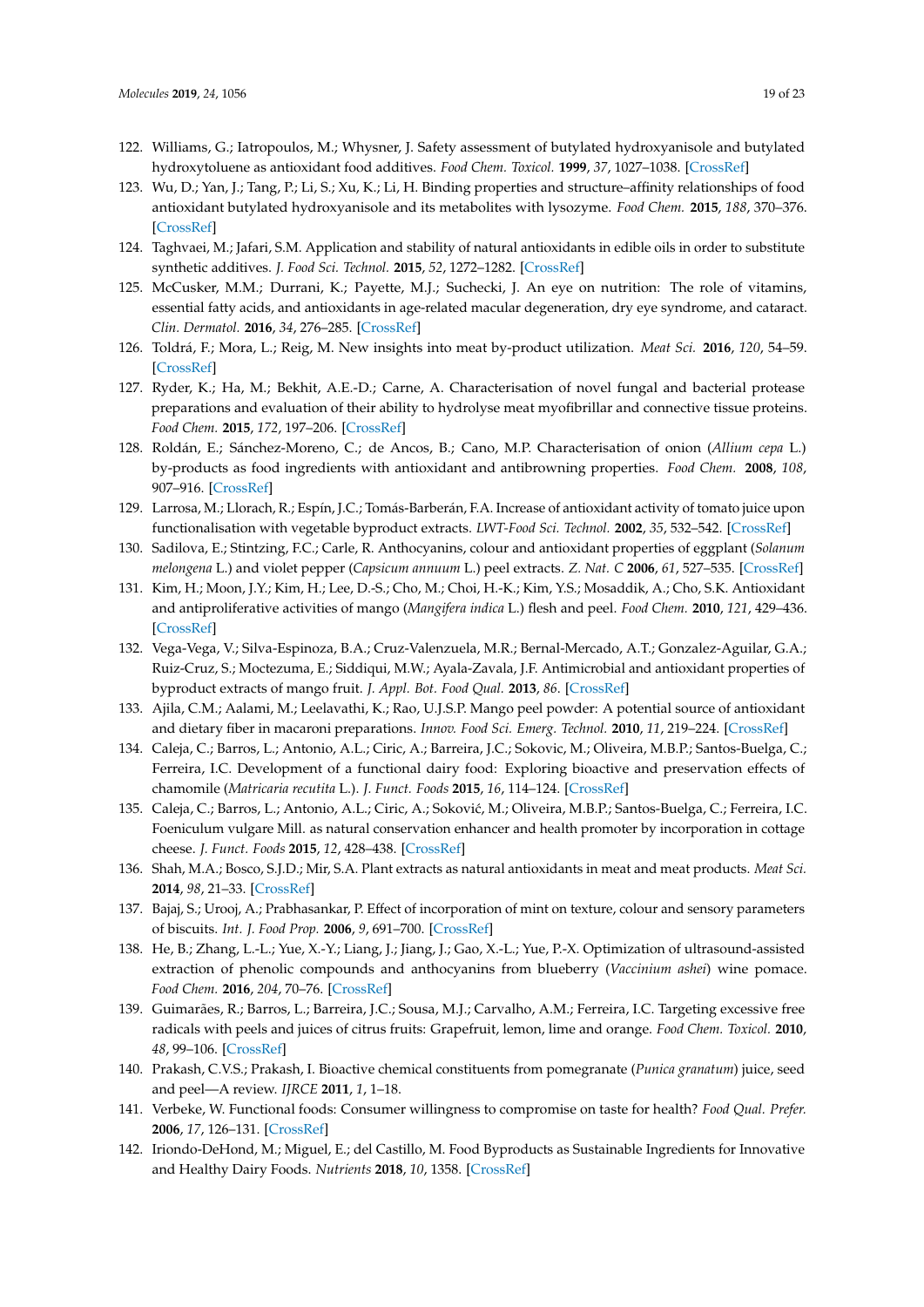- <span id="page-19-0"></span>143. *Codex Alimentarius General Standard for Food Additives*; Food and Agriculture Organization of the United Nations: Rome, Italy, 1995; Volume 192.
- <span id="page-19-1"></span>144. Amchova, P.; Kotolova, H.; Ruda-Kucerova, J. Health safety issues of synthetic food colorants. *Regul. Toxicol. Pharmacol.* **2015**, *73*, 914–922. [\[CrossRef\]](http://dx.doi.org/10.1016/j.yrtph.2015.09.026) [\[PubMed\]](http://www.ncbi.nlm.nih.gov/pubmed/26404013)
- <span id="page-19-2"></span>145. Sigurdson, G.T.; Tang, P.; Giusti, M.M. Natural colorants: Food colorants from natural sources. *Annu. Rev. Food Sci. Technol.* **2017**, *8*, 261–280. [\[CrossRef\]](http://dx.doi.org/10.1146/annurev-food-030216-025923) [\[PubMed\]](http://www.ncbi.nlm.nih.gov/pubmed/28125346)
- <span id="page-19-3"></span>146. Bridle, P.; Timberlake, C.F. Anthocyanins as natural food colours—Selected aspects. *Food Chem.* **1997**, *58*, 103–109. [\[CrossRef\]](http://dx.doi.org/10.1016/S0308-8146(96)00222-1)
- <span id="page-19-4"></span>147. Rodriguez-Amaya, D.B. Natural food pigments and colorants. *Curr. Opin. Food Sci* **2016**, *7*, 20–26. [\[CrossRef\]](http://dx.doi.org/10.1016/j.cofs.2015.08.004)
- <span id="page-19-5"></span>148. Kaur, D.; Wani, A.A.; Singh, D.P.; Sogi, D.S. Shelf Life Enhancement of Butter, Ice-Cream, and Mayonnaise by Addition of Lycopene. *Int. J. Food Prop.* **2011**, *14*, 1217–1231. [\[CrossRef\]](http://dx.doi.org/10.1080/10942911003637335)
- <span id="page-19-6"></span>149. Rizk, E.M.; El-Kady, A.T.; El-Bialy, A.R. Characterization of carotenoids (lyco-red) extracted from tomato peels and its uses as natural colorants and antioxidants of ice cream. *Ann. Agric. Sci.* **2014**, *59*, 53–61. [\[CrossRef\]](http://dx.doi.org/10.1016/j.aoas.2014.06.008)
- <span id="page-19-7"></span>150. De Ancos, B.; Colina-Coca, C.; González-Peña, D.; Sánchez-Moreno, C. Bioactive compounds from vegetable and fruit by-products. *Biotechnol. Bioact. Compd. Sources Appl.* **2015**, 1–36. [\[CrossRef\]](http://dx.doi.org/10.1002/9781118733103.ch1)
- <span id="page-19-8"></span>151. Chaitanya Lakshmi, G. Food coloring: The natural way. *Res. J. Chem. Sci.* **2014**, *2231*, 606X.
- <span id="page-19-9"></span>152. Ajila, C.; Leelavathi, K.; Rao, U.P. Improvement of dietary fiber content and antioxidant properties in soft dough biscuits with the incorporation of mango peel powder. *J. Cereal Sci.* **2008**, *48*, 319–326. [\[CrossRef\]](http://dx.doi.org/10.1016/j.jcs.2007.10.001)
- 153. Tung, Y.-C.; Chang, W.-T.; Li, S.; Wu, J.-C.; Badmeav, V.; Ho, C.-T.; Pan, M.-H. Citrus peel extracts attenuated obesity and modulated gut microbiota in mice with high-fat diet-induced obesity. *Food Funct.* **2018**. [\[CrossRef\]](http://dx.doi.org/10.1039/C7FO02066J)
- <span id="page-19-10"></span>154. Ghasemi, K.; Ghasemi, Y.; Ebrahimzadeh, M.A. Antioxidant activity, phenol and flavonoid contents of 13 citrus species peels and tissues. *Pak. J. Pharm. Sci.* **2009**, *22*, 277–281.
- <span id="page-19-11"></span>155. Siegrist, M.; Sütterlin, B. Importance of perceived naturalness for acceptance of food additives and cultured meat. *Appetite* **2017**, *113*, 320–326. [\[CrossRef\]](http://dx.doi.org/10.1016/j.appet.2017.03.019)
- <span id="page-19-12"></span>156. Vojdani, A.; Vojdani, C. Immune reactivity to food coloring. *Altern. Ther.* **2015**, *21*, 1–100.
- <span id="page-19-13"></span>157. Bézu, C.; Coutant, C.; Salengro, A.; Daraï, E.; Rouzier, R.; Uzan, S. Anaphylactic response to blue dye during sentinel lymph node biopsy. *Surg. Oncol.* **2011**, *20*, e55–e59. [\[CrossRef\]](http://dx.doi.org/10.1016/j.suronc.2010.10.002)
- <span id="page-19-14"></span>158. Rodriguez-Amaya, D.B. Natural Food Pigments and Colorants. In *Bioactive Molecules in Food*; Mérillon, J.-M., Ramawat, K.G., Eds.; Springer International Publishing: Cham, Switzerland, 2017; pp. 1–35.
- 159. Gordon, H.T.; Bauernfeind, J.C.; Furia, T.E. Carotenoids as food colorants. *Crit. Rev. Food Sci. Nutr.* **1983**, *18*, 59–97. [\[CrossRef\]](http://dx.doi.org/10.1080/10408398209527357)
- <span id="page-19-15"></span>160. Wissgott, U.; Bortlik, K. Prospects for new natural food colorants. *Trends Food Sci. Technol.* **1996**, *7*, 298–302. [\[CrossRef\]](http://dx.doi.org/10.1016/0924-2244(96)20007-X)
- <span id="page-19-16"></span>161. Prata, E.R.B.A.; Oliveira, L.S. Fresh coffee husks as potential sources of anthocyanins. *LWT-Food Sci. Technol.* **2007**, *40*, 1555–1560. [\[CrossRef\]](http://dx.doi.org/10.1016/j.lwt.2006.10.003)
- <span id="page-19-17"></span>162. European Commission. *Commission Regulation (EU) No 1129/2011 of 11 November 2011 amending Annex II to Regulation (EC) No 1333/2008 of the European Parliament and of the Council by Establishing a Union List of Food Additives Text with EEA Relevance*; European Commission: Brussels, Belgium, 2011.
- <span id="page-19-18"></span>163. Gesundheitsamt, S.E.; Commission du Manuel Suisse des Denrées Alimentaires. *Manuel Suisse des Denrées Alimentaires: Méthodes d'Analyse et d'Appréciation des Denrées Alimentaires et des Objets Usuels*; Office Central Fédéral des Imprimés et du Matériel: Berne, Switzerland, 1969.
- <span id="page-19-19"></span>164. Carocho, M.; Barreiro, M.F.; Morales, P.; Ferreira, I.C. Adding molecules to food, pros and cons: A review on synthetic and natural food additives. *Compr. Rev. Food Sci. Food Saf.* **2014**, *13*, 377–399. [\[CrossRef\]](http://dx.doi.org/10.1111/1541-4337.12065)
- <span id="page-19-22"></span>165. Kodagoda, K.; Marapana, R. Utilization of fruit processing by-products for industrial applications: A review. *Int. J. Food Sci. Nutr.* **2017**, *2*, 24–30.
- <span id="page-19-20"></span>166. Joshi, R.V. Low calorie biscuits from banana peel pulp. *J. Solid Waste Technol. Manag.* **2007**, *33*, 142–147.
- <span id="page-19-21"></span>167. Kanazawa, K.; Sakakibara, H. High Content of Dopamine, a Strong Antioxidant, in Cavendish Banana. *J. Agric. Food Chem.* **2000**, *48*, 844–848. [\[CrossRef\]](http://dx.doi.org/10.1021/jf9909860)
- <span id="page-19-23"></span>168. Serna-Cock, L.; García-Gonzales, E.; Torres-León, C. Agro-industrial potential of the mango peel based on its nutritional and functional properties. *Food Rev. Int.* **2016**, *32*, 364–376. [\[CrossRef\]](http://dx.doi.org/10.1080/87559129.2015.1094815)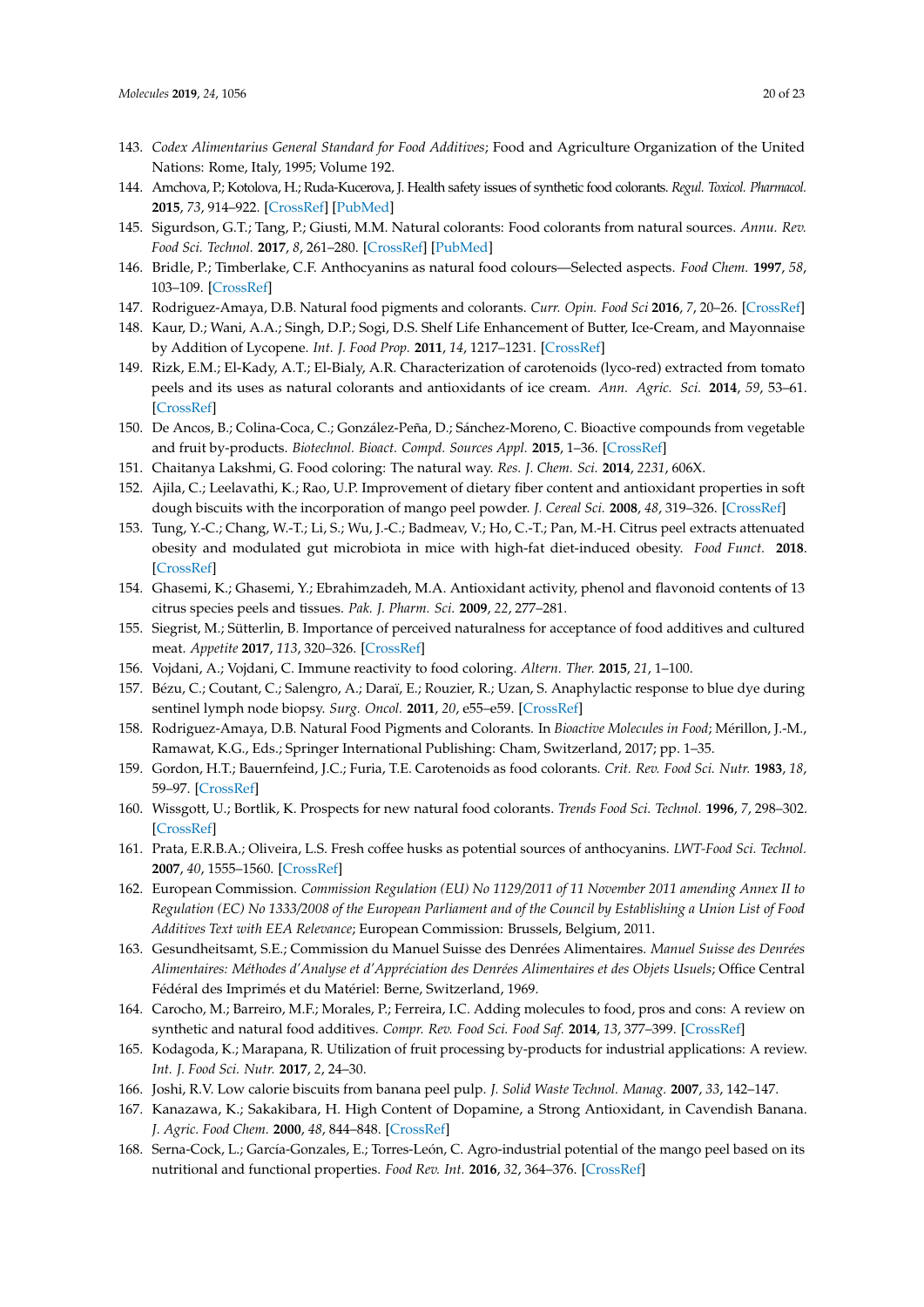- <span id="page-20-0"></span>169. Nobre, B.P.; Palavra, A.F.; Pessoa, F.L.; Mendes, R.L. Supercritical CO<sub>2</sub> extraction of trans-lycopene from Portuguese tomato industrial waste. *Food Chem.* **2009**, *116*, 680–685. [\[CrossRef\]](http://dx.doi.org/10.1016/j.foodchem.2009.03.011)
- <span id="page-20-1"></span>170. Wrolstad, R.E.; Culver, C.A. Alternatives to Those Artificial FD&C Food Colorants. *Annu. Rev. Food Sci. Technol.* **2012**, *3*, 59–77. [\[CrossRef\]](http://dx.doi.org/10.1146/annurev-food-022811-101118)
- <span id="page-20-2"></span>171. Saha, D.; Bhattacharya, S. Hydrocolloids as thickening and gelling agents in food: A critical review. *J. Food Sci. Technol.* **2010**, *47*, 587–597. [\[CrossRef\]](http://dx.doi.org/10.1007/s13197-010-0162-6)
- <span id="page-20-3"></span>172. Pressman, P.; Clemens, R.; Hayes, W.; Reddy, C. Food additive safety: A review of toxicologic and regulatory issues. *Toxicol. Res.* **2017**, *1*, 1–22. [\[CrossRef\]](http://dx.doi.org/10.1177/2397847317723572)
- <span id="page-20-4"></span>173. Mudgil, D.; Barak, S. Composition, properties and health benefits of indigestible carbohydrate polymers as dietary fiber: A review. *Int. J. Biol. Macromol.* **2013**, *61*, 1–6. [\[CrossRef\]](http://dx.doi.org/10.1016/j.ijbiomac.2013.06.044)
- <span id="page-20-5"></span>174. Müller-Maatsch, J.; Bencivenni, M.; Caligiani, A.; Tedeschi, T.; Bruggeman, G.; Bosch, M.; Petrusan, J.; Van Droogenbroeck, B.; Elst, K.; Sforza, S. Pectin content and composition from different food waste streams. *Food Chem.* **2016**, *201*, 37–45. [\[CrossRef\]](http://dx.doi.org/10.1016/j.foodchem.2016.01.012)
- <span id="page-20-6"></span>175. Jeong, H.-S.; Kim, H.-Y.; Ahn, S.H.; Oh, S.C.; Yang, I.; Choi, I.-G. Optimization of enzymatic hydrolysis conditions for extraction of pectin from rapeseed cake (*Brassica napus* L.) using commercial enzymes. *Food Chem.* **2014**, *157*, 332–338. [\[CrossRef\]](http://dx.doi.org/10.1016/j.foodchem.2014.02.040)
- <span id="page-20-7"></span>176. Espírito-Santo, A.P.; Lagazzo, A.; Sousa, A.L.O.P.; Perego, P.; Converti, A.; Oliveira, M.N. Rheology, spontaneous whey separation, microstructure and sensorial characteristics of probiotic yoghurts enriched with passion fruit fiber. *Food Res. Int.* **2013**, *50*, 224–231. [\[CrossRef\]](http://dx.doi.org/10.1016/j.foodres.2012.09.012)
- <span id="page-20-8"></span>177. Yi, T.; Huang, X.; Pan, S.; Wang, L. Physicochemical and functional properties of micronized jincheng orange by-products (*Citrus sinensis* Osbeck) dietary fiber and its application as a fat replacer in yogurt. *Int. J. Food Sci. Nutr.* **2014**, *65*, 565–572. [\[CrossRef\]](http://dx.doi.org/10.3109/09637486.2014.898252)
- <span id="page-20-9"></span>178. Zhang, T.; McCarthy, J.; Wang, G.; Liu, Y.; Guo, M. Physiochemical Properties, Microstructure, and Probiotic Survivability of Nonfat Goats' Milk Yogurt Using Heat-Treated Whey Protein Concentrate as Fat Replacer. *J. Food Sci.* **2015**, *80*, M788–M794. [\[CrossRef\]](http://dx.doi.org/10.1111/1750-3841.12834)
- <span id="page-20-10"></span>179. Saffon, M.; Richard, V.; Jiménez-Flores, R.; Gauthier, F.S.; Britten, M.; Pouliot, Y. Behavior of Heat-Denatured Whey: Buttermilk Protein Aggregates during the Yogurt-Making Process and Their Influence on Set-Type Yogurt Properties. *Foods* **2013**, *2*, 444–459. [\[CrossRef\]](http://dx.doi.org/10.3390/foods2040444)
- <span id="page-20-11"></span>180. Sundar Raj, A.; Rubila, S.; Jayabalan, R.; Ranganathan, T. A review on pectin: Chemistry due to general properties of pectin and its pharmaceutical uses. *Sci. Rep.* **2012**, *1*, 550–551.
- <span id="page-20-12"></span>181. Crizel, T.D.M.; Araujo, R.R.D.; Rios, A.D.O.; Rech, R.; Flôres, S.H. Orange fiber as a novel fat replacer in lemon ice cream. *J. Food Sci. Technol.* **2014**, *34*, 332–340. [\[CrossRef\]](http://dx.doi.org/10.1590/fst.2014.0057)
- <span id="page-20-13"></span>182. M'hiri, N.; Ghali, R.; Nasr, I.B.; Boudhrioua, N. Effect of different drying processes on functional properties of industrial lemon byproduct. *Process Saf. Environ. Prot.* **2018**, *116*, 450–460. [\[CrossRef\]](http://dx.doi.org/10.1016/j.psep.2018.03.004)
- 183. Beecher, G.R. Phytonutrients' Role in Metabolism: Effects on Resistance to Degenerative Processes. *Nutr. Rev.* **1999**, *57*, 3–6. [\[CrossRef\]](http://dx.doi.org/10.1111/j.1753-4887.1999.tb01800.x)
- 184. Desmedt, A.; Jacobs, H. Soluble fiber. In *Guide to Functional Foods*; Young, J.E., Ed.; Leatherhead Publishing: Leatherhead, UK, 2001; pp. 112–132.
- <span id="page-20-14"></span>185. Santos, B.A.; Campagnol, P.C.B.; Pacheco, M.T.B.; Pollonio, M.A.R. Fructooligosaccharides as a fat replacer in fermented cooked sausages. *Int. J. Food Sci. Technol.* **2012**, *47*, 1183–1192. [\[CrossRef\]](http://dx.doi.org/10.1111/j.1365-2621.2012.02958.x)
- <span id="page-20-15"></span>186. Brennan, C.S.; Tudorica, C.M. Carbohydrate-based fat replacers in the modification of the rheological, textural and sensory quality of yoghurt: Comparative study of the utilisation of barley beta-glucan, guar gum and inulin. *Int. J. Food Sci. Technol.* **2008**, *43*, 824–833. [\[CrossRef\]](http://dx.doi.org/10.1111/j.1365-2621.2007.01522.x)
- 187. Radi, M.; Niakousari, M.; Amiri, S. Physicochemical, Textural and Sensory Properties of Low-Fat Yogurt Produced by Using Modified Wheat Starch as a Fat Replacer. *J. Appl. Sci. Res.* **2009**, *9*, 2194–2197.
- <span id="page-20-16"></span>188. Raftani, A.Z.; Mahmudi, M.; Alimi, M. Effect of maltodextrin as a fat replacer on the quality of non-fat yogurt. *J. Food Res.* **2013**, *23*, 133–142.
- <span id="page-20-17"></span>189. Crizel, T.D.M.; Jablonski, A.; Rios, A.D.O.; Rech, R.; Flôres, S.H. Dietary fiber from orange byproducts as a potential fat replacer. *LWT-Food Sci. Technol.* **2013**, *53*, 9–14. [\[CrossRef\]](http://dx.doi.org/10.1016/j.lwt.2013.02.002)
- <span id="page-20-18"></span>190. Dervisoglu, M.; Yazici, F. Note. The Effect of Citrus Fibre on the Physical, Chemical and Sensory Properties of Ice Cream. *Int. J. Food Sci. Technol.* **2006**, *12*, 159–164. [\[CrossRef\]](http://dx.doi.org/10.1177/1082013206064005)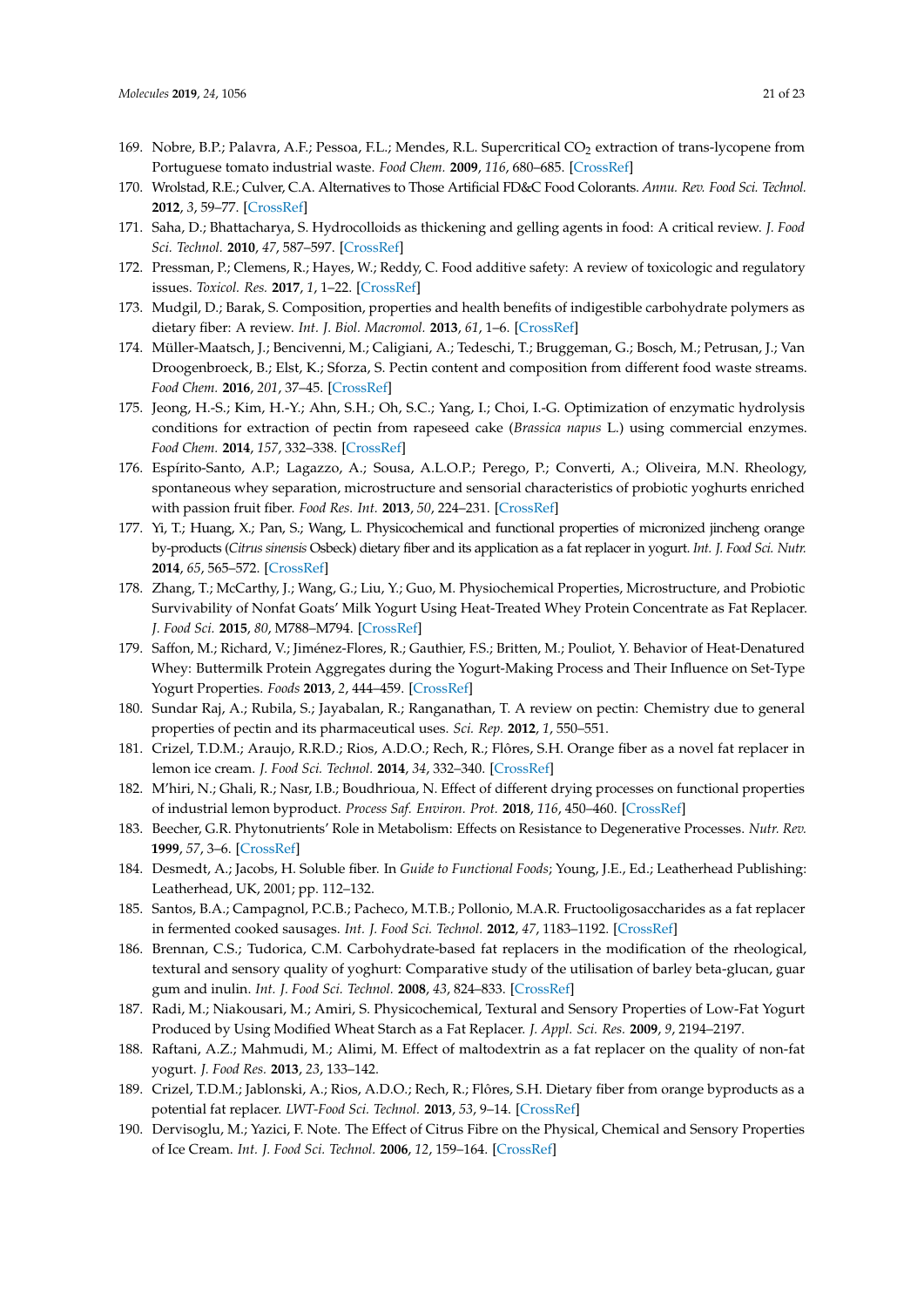- <span id="page-21-0"></span>191. Guerrero García Ortega, M.; Riballo Ruiz-Roso, M.; Crespo Bermejo, A. Obtaining enriched fried tomato sauce using tomato byproducts. In *Proceedings of the XIV International Symposium on Processing Tomato 1159*; ISHS: Leuven, Belgium, 2017; pp. 167–174.
- <span id="page-21-1"></span>192. Nussinovitch, A.; Hirashima, M. *More Cooking Innovations: Novel Hydrocolloids for Special Dishes*; CRC Press: Boca Raton, FL, USA, 2018.
- 193. Lee, S.; Inglett, G.E.; Palmquist, D.; Warner, K. Flavor and texture attributes of foods containing β-glucan-rich hydrocolloids from oats. *LWT-Food Sci. Technol.* **2009**, *42*, 350–357. [\[CrossRef\]](http://dx.doi.org/10.1016/j.lwt.2008.04.004)
- <span id="page-21-2"></span>194. Domagała, J.; Sady, M.; Grega, T.; Bonczar, G. Rheological properties and texture of yoghurts when oat-maltodextrin is used as a fat substitute. *Int. J. Food Prop.* **2006**, *9*, 1–11. [\[CrossRef\]](http://dx.doi.org/10.1080/10942910600588776)
- <span id="page-21-3"></span>195. Ahmad, A.; Munir, B.; Abrar, M.; Bashir, S.; Adnan, M.; Tabassum, T. Perspective of β-glucan as functional ingredient for food industry. *J. Nutr. Food Sci.* **2012**, *2*, 133. [\[CrossRef\]](http://dx.doi.org/10.4172/2155-9600.1000133)
- <span id="page-21-4"></span>196. Campos-Vega, R.; Nieto-Figueroa, K.H.; Oomah, B.D. Cocoa (*Theobroma cacao* L.) pod husk: Renewable source of bioactive compounds. *Trends Food Sci. Technol.* **2018**, *81*, 172–184. [\[CrossRef\]](http://dx.doi.org/10.1016/j.tifs.2018.09.022)
- <span id="page-21-5"></span>197. Ralla, T.; Salminen, H.; Edelmann, M.; Dawid, C.; Hofmann, T.; Weiss, J. Oat bran extract (*Avena sativa* L.) from food by-product streams as new natural emulsifier. *Food Hydrocoll.* **2018**, *81*, 253–262. [\[CrossRef\]](http://dx.doi.org/10.1016/j.foodhyd.2018.02.035)
- <span id="page-21-6"></span>198. Everett, D.W.; McLeod, R.E. Interactions of polysaccharide stabilisers with casein aggregates in stirred skim-milk yoghurt. *Int. Dairy J.* **2005**, *15*, 1175–1183. [\[CrossRef\]](http://dx.doi.org/10.1016/j.idairyj.2004.12.004)
- <span id="page-21-7"></span>199. Aryana, K.; Plauche, S.; Rao, R.; McGrew, P.; Shah, N. Fat-free plain yogurt manufactured with inulins of various chain lengths and Lactobacillus acidophilus. *J. Food Sci.* **2007**, *72*, M79–M84. [\[CrossRef\]](http://dx.doi.org/10.1111/j.1750-3841.2007.00302.x)
- 200. Sahan, N.; Yasar, K.; Hayaloglu, A.A. Physical, chemical and flavour quality of non-fat yogurt as affected by a β-glucan hydrocolloidal composite during storage. *Food Hydrocoll.* **2008**, *22*, 1291–1297. [\[CrossRef\]](http://dx.doi.org/10.1016/j.foodhyd.2007.06.010)
- 201. Mistry, V.V.; Hassan, H.N. Manufacture of Nonfat Yogurt from a High Milk Protein Powder. *J. Dairy Sci.* **1992**, *75*, 947–957. [\[CrossRef\]](http://dx.doi.org/10.3168/jds.S0022-0302(92)77835-7)
- 202. Guzmán-González, M.; Morais, F.; Ramos, M.; Amigo, L. Influence of skimmed milk concentrate replacement by dry dairy products in a low fat set-type yoghurt model system. I: Use of whey protein concentrates, milk protein concentrates and skimmed milk powder. *J. Sci. Food Agric.* **1999**, *79*, 1117–1122. [\[CrossRef\]](http://dx.doi.org/10.1002/(SICI)1097-0010(199906)79:8<1117::AID-JSFA335>3.0.CO;2-F)
- 203. Lobato-Calleros, C.; Martínez-Torrijos, O.; Sandoval-Castilla, O.; Pérez-Orozco, J.P.; Vernon-Carter, E.J. Flow and creep compliance properties of reduced-fat yoghurts containing protein-based fat replacers. *Int. Dairy J.* **2004**, *14*, 777–782. [\[CrossRef\]](http://dx.doi.org/10.1016/j.idairyj.2004.02.012)
- <span id="page-21-8"></span>204. Sandoval-Castilla, O.; Lobato-Calleros, C.; Aguirre-Mandujano, E.; Vernon-Carter, E.J. Microstructure and texture of yogurt as influenced by fat replacers. *Int. Dairy J.* **2004**, *14*, 151–159. [\[CrossRef\]](http://dx.doi.org/10.1016/S0958-6946(03)00166-3)
- <span id="page-21-9"></span>205. Bryant, C.M.; McClements, D.J. Molecular basis of protein functionality with special consideration of cold-set gels derived from heat-denatured whey. *Trends Food Sci. Technol.* **1998**, *9*, 143–151. [\[CrossRef\]](http://dx.doi.org/10.1016/S0924-2244(98)00031-4)
- <span id="page-21-10"></span>206. Wang, W.; Bao, Y.; Hendricks, G.M.; Guo, M. Consistency, microstructure and probiotic survivability of goats' milk yoghurt using polymerized whey protein as a co-thickening agent. *Int. Dairy J.* **2012**, *24*, 113–119. [\[CrossRef\]](http://dx.doi.org/10.1016/j.idairyj.2011.09.007)
- 207. Lin, Y.; Kelly, A.L.; O'Mahony, J.A.; Guinee, T.P. Fortification of milk protein content with different dairy protein powders alters its compositional, rennet gelation, heat stability and ethanol stability characteristics. *Int. Dairy J.* **2016**, *61*, 220–227. [\[CrossRef\]](http://dx.doi.org/10.1016/j.idairyj.2016.06.010)
- <span id="page-21-11"></span>208. Bruzantin, F.; Daniel, J.; da Silva, P.; Spoto, M. Physicochemical and sensory characteristics of fat-free goat milk yogurt with added stabilizers and skim milk powder fortification. *J. Dairy Sci.* **2016**, *99*, 3316–3324. [\[CrossRef\]](http://dx.doi.org/10.3168/jds.2015-10327)
- <span id="page-21-12"></span>209. Jiménez-Flores, R.; Brisson, G. The milk fat globule membrane as an ingredient: Why, how, when? *Dairy Sci. Technol.* **2008**, *88*, 5–18. [\[CrossRef\]](http://dx.doi.org/10.1051/dst:2007005)
- <span id="page-21-13"></span>210. Singh, H. The milk fat globule membrane—A biophysical system for food applications. *Curr. Opin. Colloid Interface Sci.* **2006**, *11*, 154–163. [\[CrossRef\]](http://dx.doi.org/10.1016/j.cocis.2005.11.002)
- <span id="page-21-14"></span>211. Mistry, V.V.; Metzger, L.E.; Maubois, J.L. Use of Ultrafiltered Sweet Buttermilk in the Manufacture of Reduced Fat Cheddar Cheese <sup>1</sup> . *J. Dairy Sci.* **1996**, *79*, 1137–1145. [\[CrossRef\]](http://dx.doi.org/10.3168/jds.S0022-0302(96)76467-6)
- <span id="page-21-15"></span>212. Turcot, S.; St-Gelais, D.; Turgeon, S.L. Affinage de fromages allégés de type Cheddar fabriqués à partir de laits enrichis en phospholipides. *Le Lait* **2002**, *82*, 209–223. [\[CrossRef\]](http://dx.doi.org/10.1051/lait:2002005)
- <span id="page-21-16"></span>213. Kinsella, J. Relationships between structure and functional properties of food proteins. *Food Proteins* **1982**, *1*, 51–103.